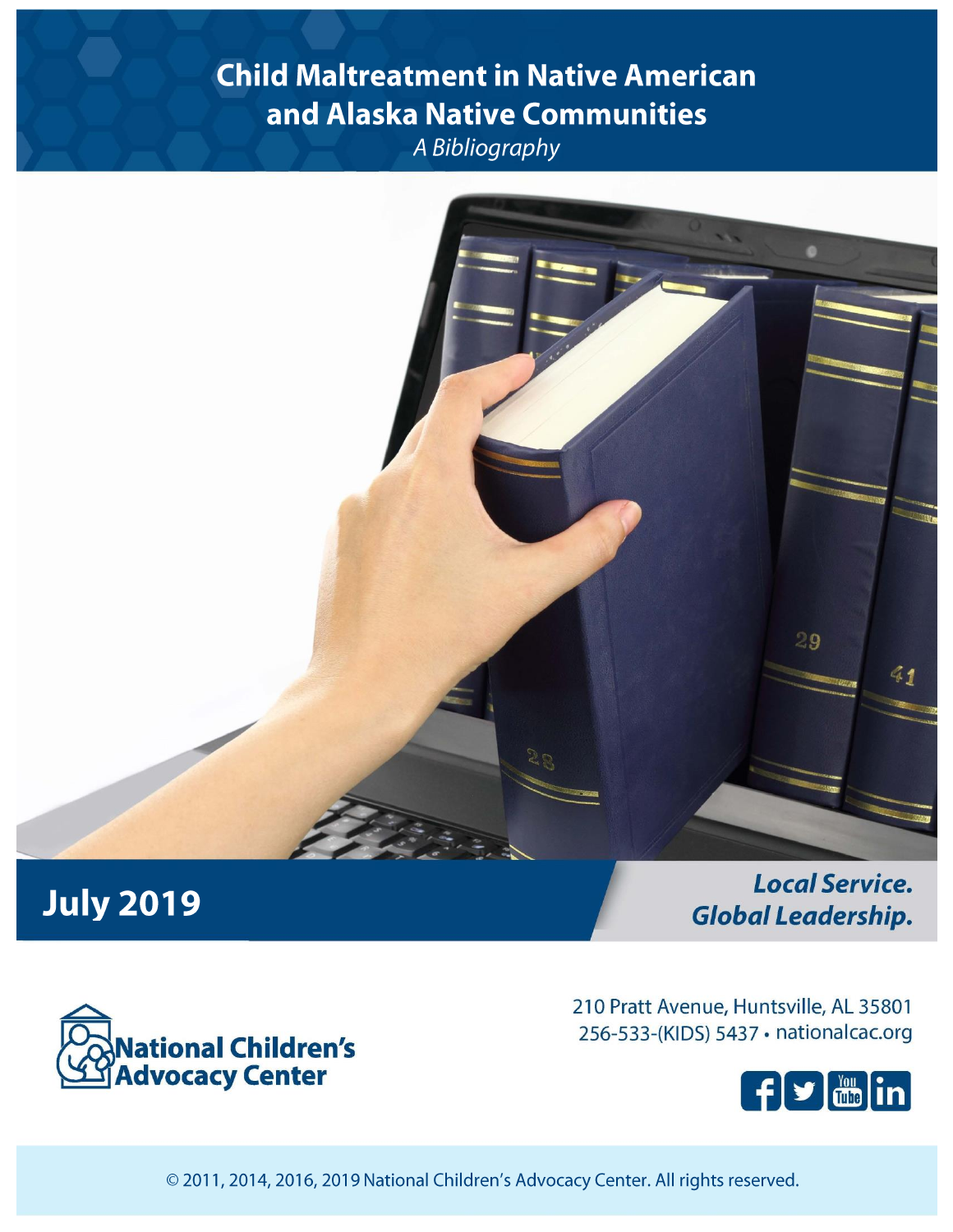© 2011, 2014, 2016, 2019 National Children's Advocacy Center. All rights reserved.

Preferred citation: National Children's Advocacy Center. (2019). Child Maltreatment in Native American and Alaska Native Communities: A Bibliography. Huntsville, AL: Author.

This project was supported by a grant awarded by the Office of Juvenile Justice and Delinquency Prevention, Office of Justice Programs, U.S. Department of Justice. Points of view or opinions in this document are those of the author and do not necessarily represent the official position or policies of the U.S. Department of Justice.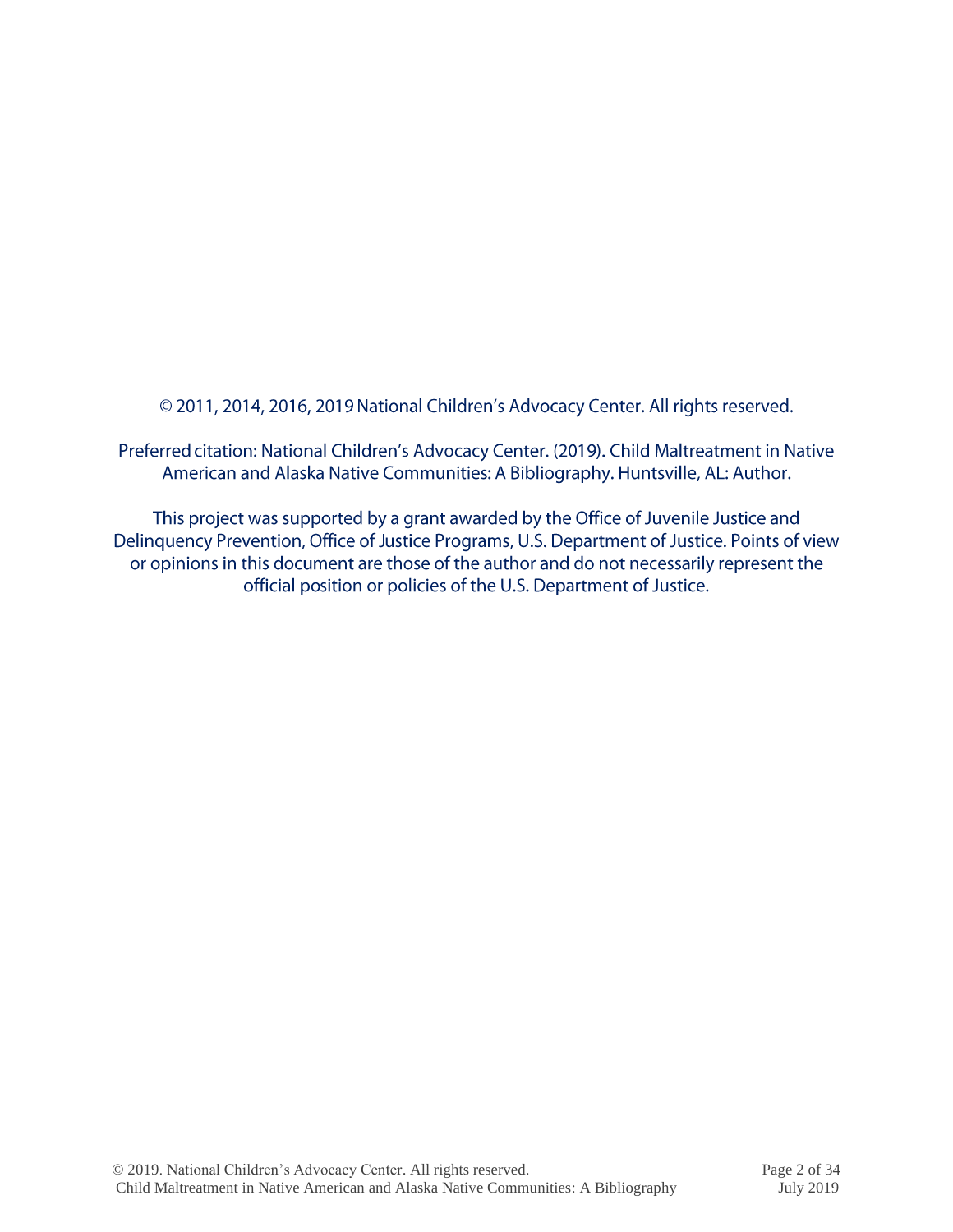# **Scope**

This bibliography provides citations and abstracts to articles, reports and books which cover a variety of issues related to child maltreatment in Native American and Alaska Native communities. This bibliography is not comprehensive.

# **Organization**

Entries are arranged in date descending order publication, 1978 to 2016. Links to full text are provided when possible.

# **Disclaimer**

This bibliography was prepared by the Digital Information Librarian of the National Children's Advocacy Center (NCAC) for the purpose of research and education, and for the convenience of our readers. The NCAC is not responsible for the availability or content of cited resources. The NCAC does not endorse, warrant or guarantee the information, products, or services described or offered by the authors or organizations whose publications are cited in this bibliography. The NCAC does not warrant or assume any legal liability or responsibility for the accuracy, completeness, or usefulness of any information, apparatus, product, or process disclosed in documents cited here. Points of view presented in cited resources are those of the authors, and do not necessarily coincide with those of the National Children's Advocacy Center.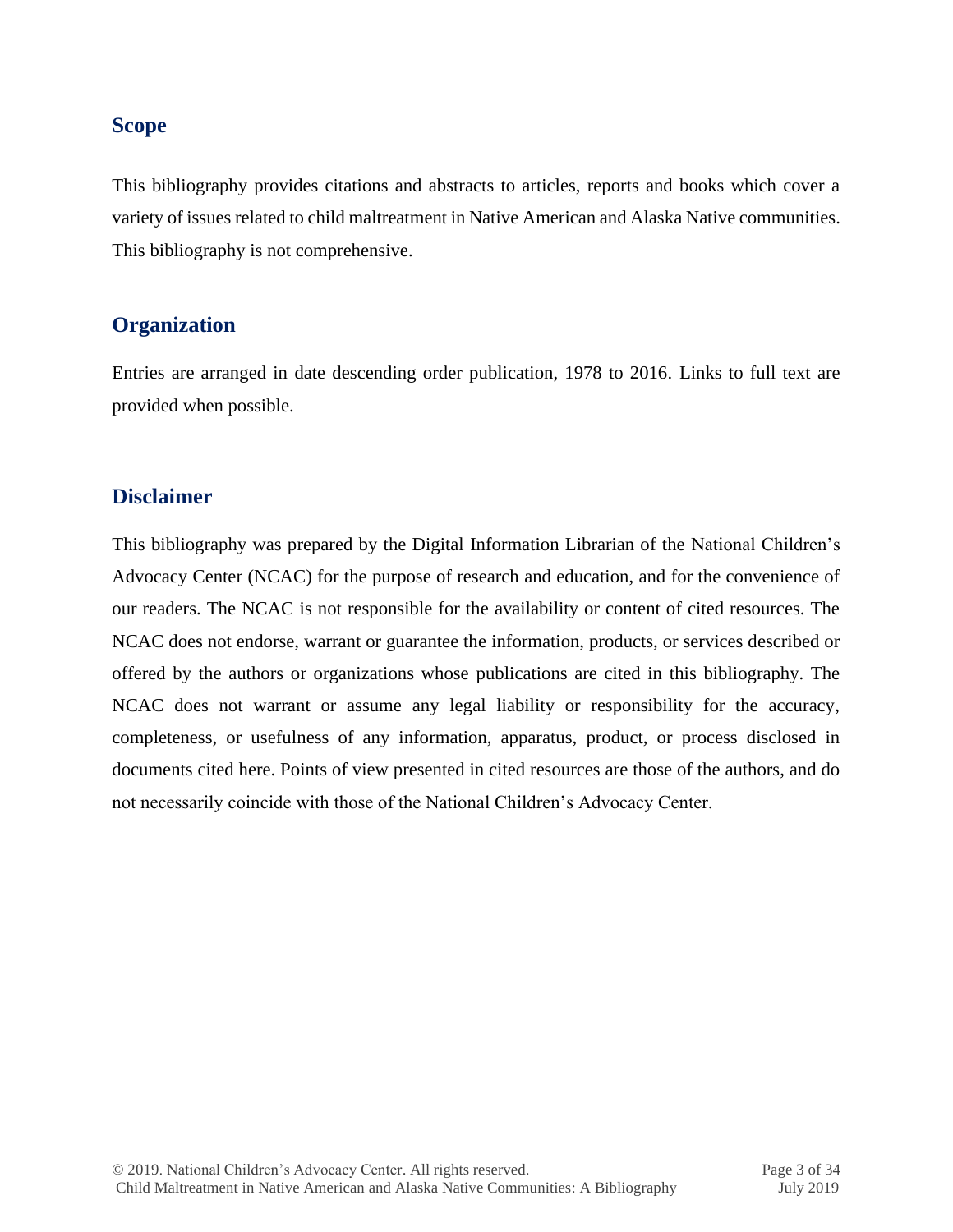# **Child Maltreatment in Native American and Alaska Native Communities**

# **A Bibliography**

Joe, A., McElwain, C., Woodard, K., & Bell, S. (2019). A call for culturally-relevant interventions to address child abuse and neglect in American Indian communities. *Journal of Racial and Ethnic Health Disparities, 6*(3), 447-456.

The American Indian population has the highest rate of child abuse and neglect in the country at 14.2 cases per 1000 children. Yet, there is a paucity of child abuse interventions available and an even deeper need of culturally relevant interventions for American Indian families. This paper explores the literature of the existing interventions that are specifically used with American Indian families affected by child abuse and neglect. This paper is also a call for culturally relevant interventions and a proposal of recommendations for child abuse and neglect interventions for American Indian families.

Braithwaite, J. (2018). Colonized silence: Confronting the colonial link in rural Alaska Native survivors' non-disclosure of child sexual abuse. *Journal of Child Sexual Abuse, 27*(6), 589-611.

Though there is evidence linking the history of colonialism and oppression of Indigenous people to the high rates of rape and child sexual abuse experienced by this population today, it is less understood how colonial processes, past and present, condition the decision to disclose or report victimization. Drawing on a survivorship storytelling study of rural Alaska Native survivors of child sexual abuse, this paper underscores the importance of centering colonialism in understanding the culture of silence surrounding sexual victimization among Indigenous people. Results show that reasons for nondisclosure are quite embedded within larger social, historical and political themes of colonialism, oppression, and marginalization. Implications for policy and praxes are discussed, as well as a broader mandate of social change to remove barriers to disclosure.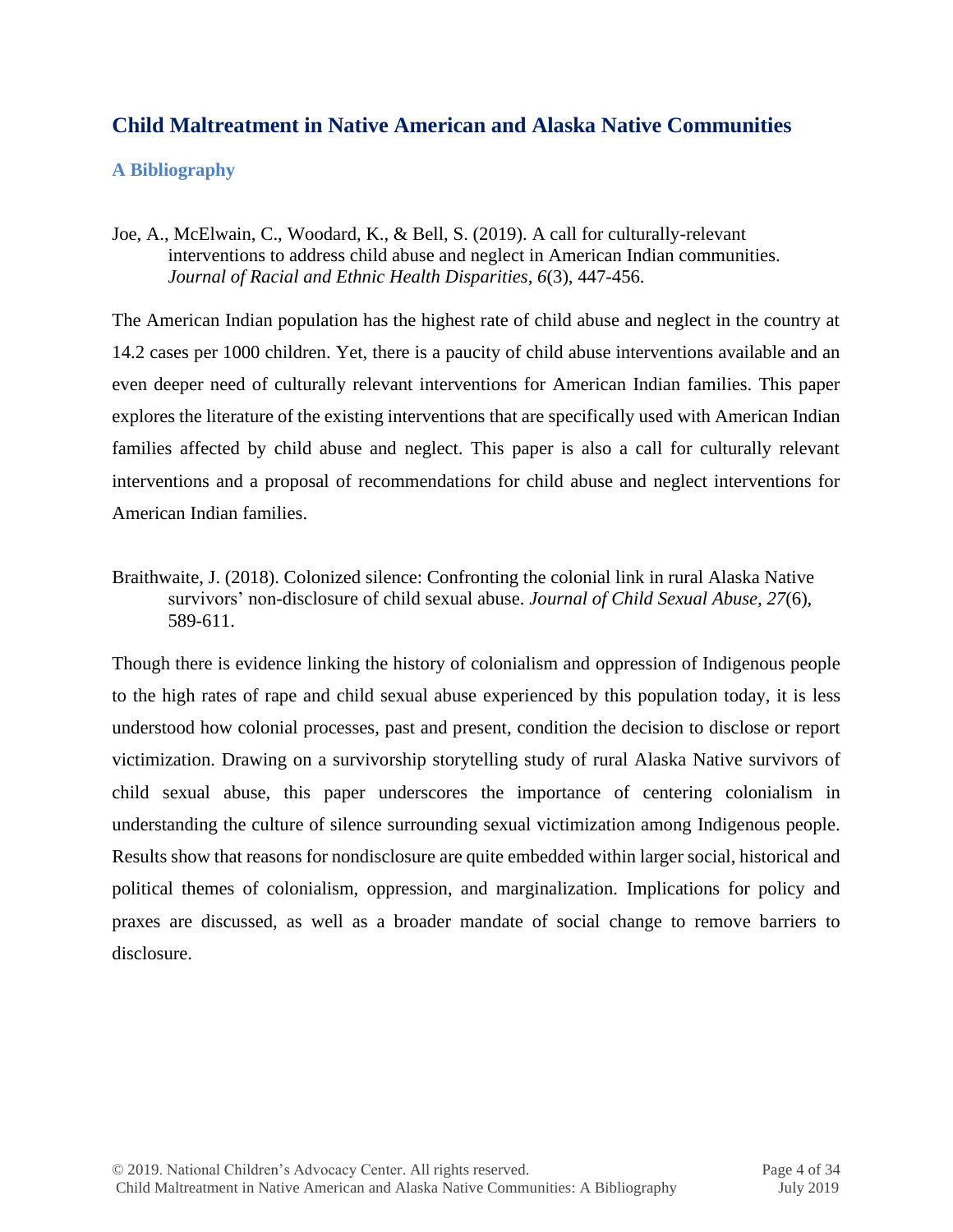Kong, J., Roh, S., Easton, S. D., Lee, Y. S., & Lawler, M. J. (2016). A history of childhood maltreatment and intimate partner violence victimization among Native American adults. *Journal of Interpersonal Violence*, *3*(18), 2826-2848.

This study examined the association between childhood maltreatment and intimate partner violence (IPV) victimization among Native American adults. Based on Riggs's theoretical model of the long-term effects of childhood abuse, we also examined the mediating roles of insecure attachment patterns and depressive symptoms. The current study was a secondary data analysis using the 2013 General Well-Being Among Native Americans dataset  $(N = 479)$ . Structural equation modeling was used to examine the hypothesized relationships among key constructs. Consistent with existing literature of revictimization, our findings showed that the experience of childhood maltreatment was positively associated with IPV victimization. Mediation analyses indicated that depression was a significant mediator in the association between childhood maltreatment and IPV victimization. In addition, all the paths linking childhood maltreatment, fearful attachment, depressive symptoms, and IPV victimization were statistically significant, although the overall mediation effect was not significant. The results of this study suggest that Riggs's model can serve as a useful theoretical framework for understanding the long-term effects of childhood maltreatment among Native American adults. Practitioners in the area of IPV should include maltreatment history and current attachment patterns in client assessments, which could help address conflict and violence within intimate relationships.

- Barsalou-Verge, X., Gagnon, M. M., Séguin, R., & Dagenais, C. (2015). Current knowledge on child sexual abuse in Indigenous populations of Canada and the United States: A literature review. *American Indian Culture and Research Journal*, *39*(3), 65-82.
- Brockie, T. N., Dana-Sacco, G., Wallen, G. R., Wilcox, H. C., & Campbell, J. C. (2015). The relationship of adverse childhood experiences to PTSD, depression, poly‐drug use and suicide attempt in reservation‐based native American adolescents and young adults. *American Journal of Community Psychology*, *55*(3-4), 411-421.

Adverse childhood experiences (ACEs) are associated with numerous risk behaviors and mental health outcomes among youth. This study examines the relationship between the number of types of exposures to ACEs and risk behaviors and mental health outcomes among reservation-based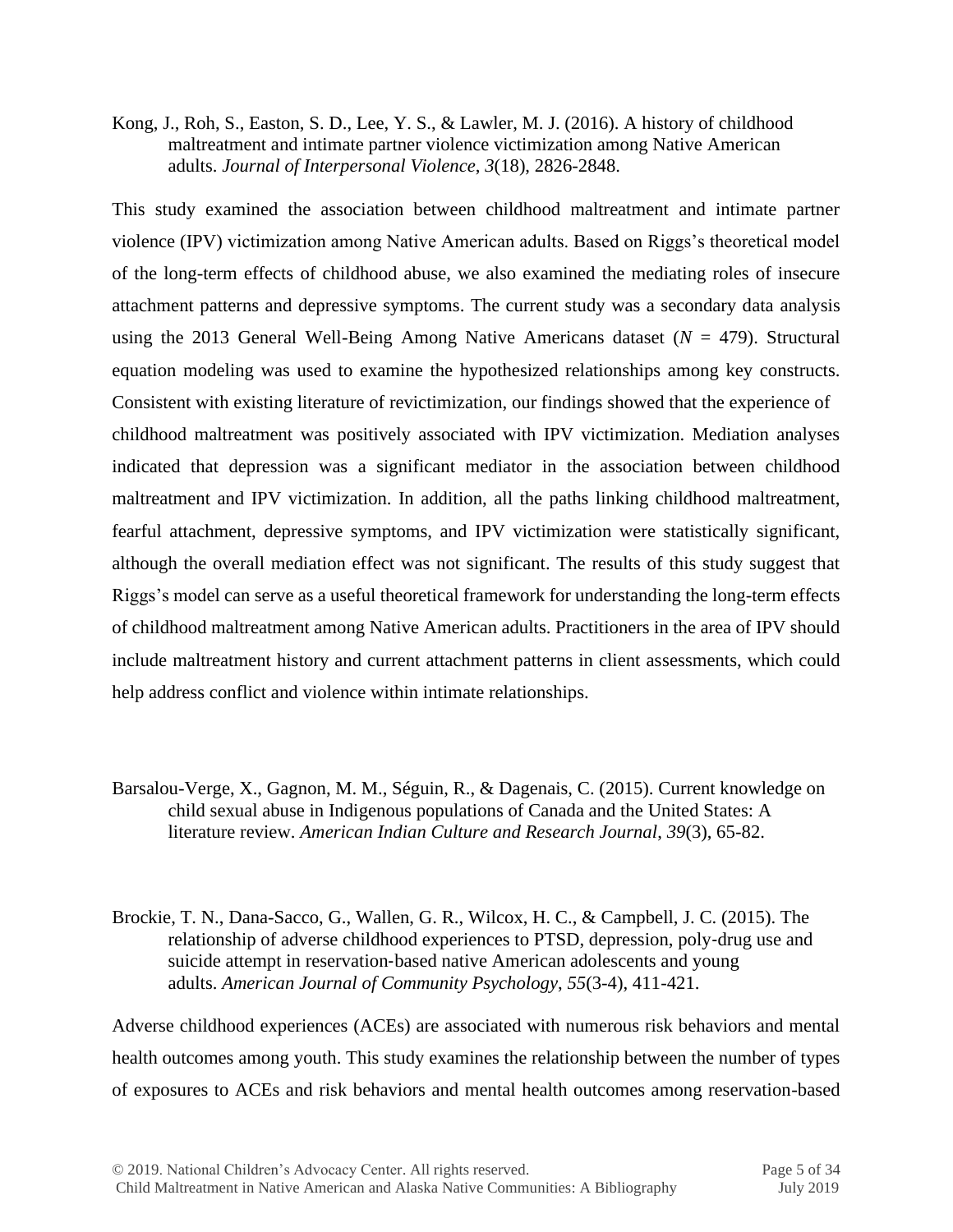Native Americans. In 2011, data were collected from Native American ( $N = 288$ ; 15–24 years of age) tribal members from a remote plains reservation using an anonymous web-based questionnaire. We analyzed the relationship between six ACEs, emotional, physical, and sexual abuse, physical and emotional neglect, witness to intimate partner violence, for those <18 years, and included historical loss associated symptoms, and perceived discrimination for those <19 years; and four risk behavior/mental health outcomes: post-traumatic stress disorder (PTSD) symptoms, depression symptoms, poly-drug use, and suicide attempt. Seventy-eight percent of the sample reported at least one ACE and 40 % reported at least two. The cumulative impact of the ACEs were significant  $(p < .001)$  for the four outcomes with each additional ACE increasing the odds of suicide attempt (37 %), poly-drug use (51 %), PTSD symptoms (55 %), and depression symptoms (57 %). To address these findings culturally appropriate childhood and adolescent interventions for reservation-based populations must be developed, tested and evaluated longitudinally.

Cooper, R. (2014). [Children's Advocacy Centers and Indian Country.](http://www.ndaa.org/pdf/Update%20Vol24_No2.pdf) *Update, 24*(2), 1-4.

In this article, the author explores the extent to which child abuse professionals in Indian Country have adopted multidisciplinary frameworks and the Children's Advocacy Center model.

#### Sapra, K. J., Jubinski, S. M., Tanaka, M. F., & Gershon, R. R. (2014). [Family and partner](http://www.biomedcentral.com/content/pdf/2197-1714-1-7.pdf)  [interpersonal violence among American Indians/Alaska Natives.](http://www.biomedcentral.com/content/pdf/2197-1714-1-7.pdf) *Injury Epidemiology*, *1*(1), 1-14.

Family and partner interpersonal violence are common among American Indian/Alaska Native (AI/AN) populations. AI/AN women have the second highest prevalence of violence against women among all racial/ethnic groups in the United States, and child abuse prevalence rates in AI/AN populations are among the highest. Elder abuse in AI/AN is also an important concern, although data on this are sparse. This review describes the epidemiology of child abuse, violence against women, and elder abuse among AI/AN, including prevalence and associated risk factors. The authors discuss potential reasons for the high burden of interpersonal violence among AI/AN, including common risk factors. Important limitations in existing literature are also highlighted, along with recommendations for future research on this topic.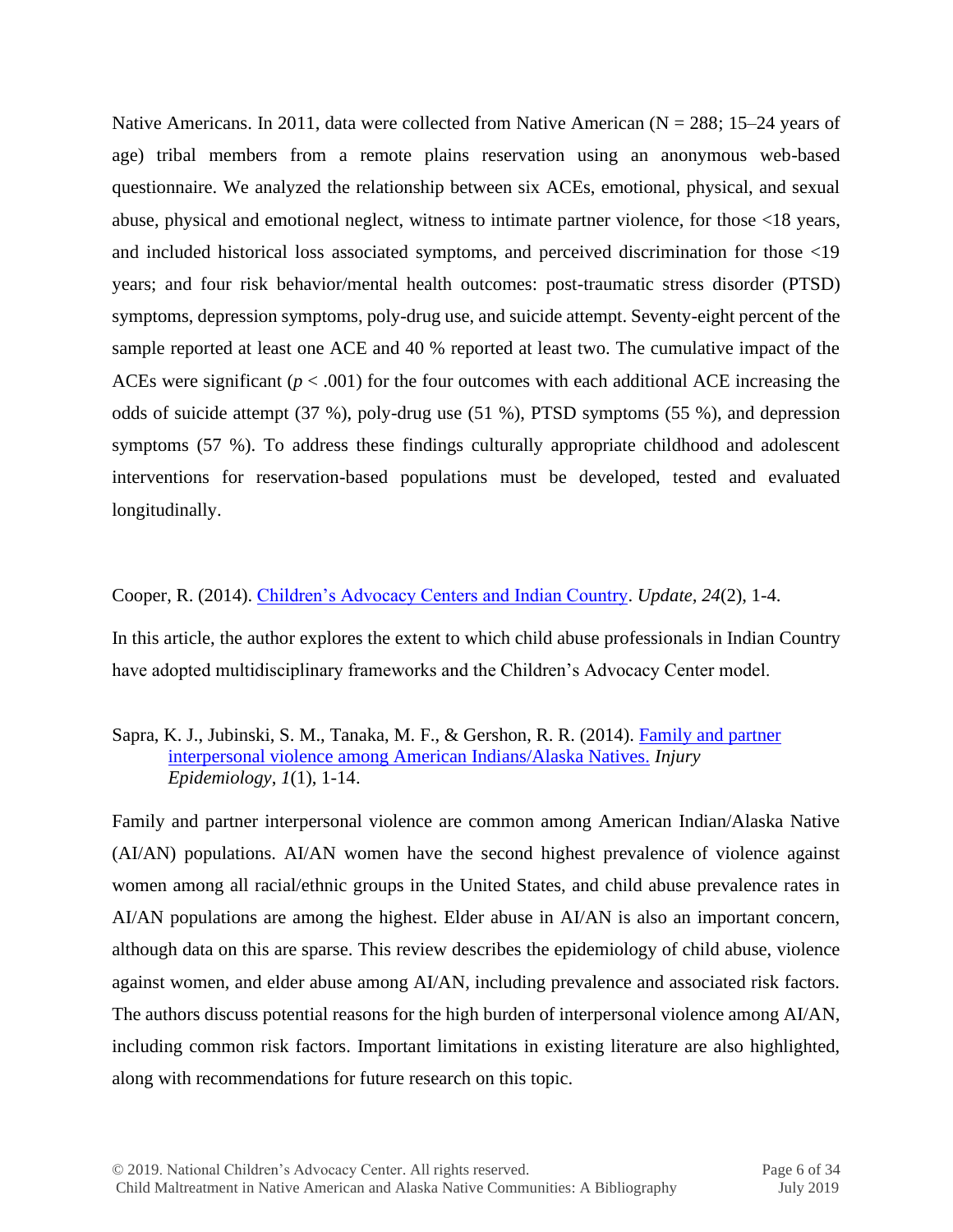#### Payne, D., Olson, K., & Parrish, J. W. (2013). Pathway to Hope: An indigenous approach to [healing child sexual abuse.](http://www.circumpolarhealthjournal.net/index.php/ijch/article/view/21067/html) *International Journal of Circumpolar Health*, *72*.

The Alaska Native (AN) population has endured multiple historical traumatic events. This population has poorer health outcomes on nearly all factors compared with Alaska non-Natives with more than 75% reportedly being physically assaulted in their lifetime, and child sexual abuse nearly 6 times the national average. This article describes the Pathway to Hope (PTH) program, which is an indigenous approach to ending silence and denial related to child sexual abuse and encourages multigenerational healing. PTH was developed by ANs who believe that each community is unique, thus strategies for ending denial and support for healing must be woven from the historical context, cultural strengths of individual communities. Strengths-based solutions built on truth, honesty, compassion and shared responsibility for healing and protecting today's children have been profound and successful. The PTH curriculum addresses child sexual abuse from a historical perspective; that the higher rates of sexual abuse among certain Tribes, regions and communities is linked in part to years of victimisation, but may also be perpetuated by internalised oppression and lateral violence among Tribal members. Data suggest that communitybased dialogue and wisdom of Native elders and spiritual leaders paired with readiness of community service providers are necessary for sustained change. At all levels, this Indigenous model for learning, sharing, helping and healing brings hope for an end to denial and silence about child sexual abuse for Native people. The PTH program utilises the wisdom and values that have sustained Native people for generations. Ending silence and denial about child sexual abuse and building upon strengths have assisted many Indigenous communities begin the journey toward wellness. Through the PTH, communities have taken steps to accept the challenges associated with establishing safety for children, supporting child victims in healing and to holding offenders accountable.

#### Bigfoot, D. S., & Funderburk, B. (2011). Honoring children, making relatives: The cultural [translation of parent-child interaction therapy for American Indian and Alaska Native](http://www.tandfonline.com/doi/pdf/10.1080/02791072.2011.628924)  [families.](http://www.tandfonline.com/doi/pdf/10.1080/02791072.2011.628924) *Journal of Psychoactive Drugs, 43*(4), 309-318.

The Indian Country Child Trauma Center, as part of the National Child Traumatic Stress Network, designed a series of American Indian and Alaska Native transformations of evidence-based treatment models. Parent-Child Interaction Therapy (PCIT) was culturally adapted*/*translated to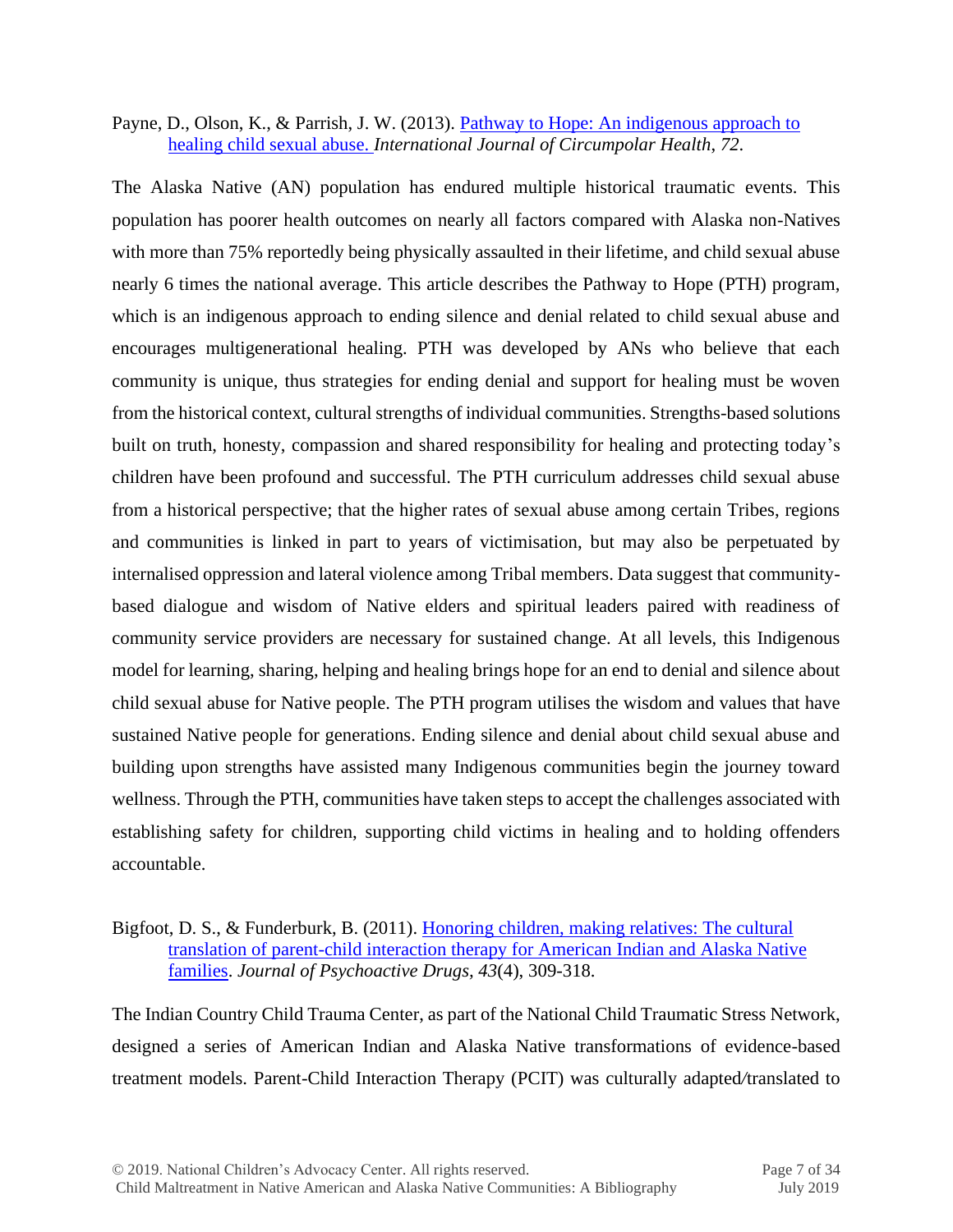provide an effective treatment model for parents who have difficulty with appropriate parenting skills or for their children who have problematic behavior. The model, Honoring Children— Making Relatives, embeds the basic tenets and procedures of PCIT in a framework that supports American Indian and Alaska Native traditional beliefs and parenting practices that regard children as being the center of the Circle. This article provides an overview of the Honoring Children— Making Relatives model, reviews cultural considerations incorporated into ICCTC's model transformation process, and discusses specific applications for Parent-Child Interaction Therapy within the model.

#### Farley, M., Matthews, N., Deer, S., Lopez, G., Stark, C., & Hudon, E. (2011). [Garden of truth:](http://www.prostitutionresearch.com/pdfs/Garden_of_Truth_Final_Project_WEB.pdf)  [The prostitution and trafficking of native women in Minnesota.](http://www.prostitutionresearch.com/pdfs/Garden_of_Truth_Final_Project_WEB.pdf) Minnesota Indian Women's Sexual Assault Coalition and Prostitution Research & Education.

There is increasing public and academic awareness about violence perpetrated against American Indian and Alaska Native women. This paper will address the health concerns of Native women in prostitution, including colonial history, individual history of exploitation and the harms resulting. In discussing the history of prostitution of Native women, we will discuss geopolitics and history of colonization, racism, and oppression of Native women. Native women are particularly vulnerable to sexual exploitation because of homelessness, poverty, medical problems, a lack of basic services and resulting emotional distress and mental disorders. These vulnerabilities are exacerbated by the longstanding efforts by the United States government to extinguish and/or assimilate Native people. Native women are disproportionately impacted by prostitution, and are subject to high rates of violence and assault.

#### Joe, J. R., & Malach, R. S. (2011). Families with American Indian roots. In E. W. Lynch & M. J. Hanson (Eds.), *Developing Cross-Cultural Competence: A Guide for Working with Children and Their Families 4th ed.* (pp. 110-139). Baltimore, MD: Paul H. Brookes Publishing.

The primary purpose of this chapter is to describe the historical background of American Indians and some of the more common experiences, cultural practices, and beliefs that may influence American Indians' communication and interaction with interventionists. The last section of the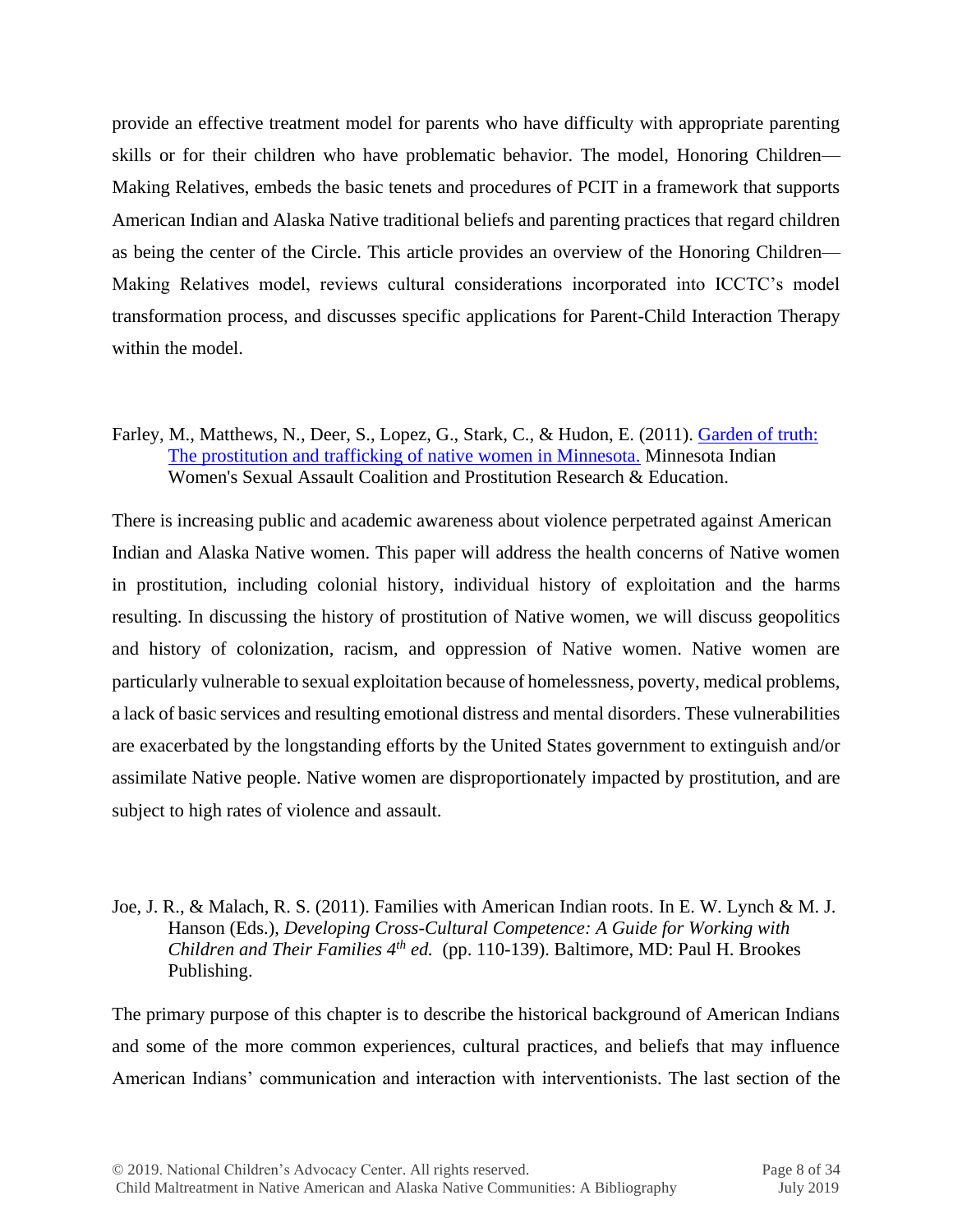chapter discusses some of the communication protocols that nonnative interventionists should be aware of when working with American Indian families.

# Parrish, J. W., Young, M. B., Perham-Hester, K. A., & Gessner, B. D. (2011). Identifying risk factors for child maltreatment in Alaska: A population-based approach. *American Journal of Preventive Medicine*, *40*(6), 666-673.

Child maltreatment has been linked to multiple negative health outcomes and many leading causes of death. Statewide population-based evaluations are needed to identify high-risk populations early in life for targeted interventions. To assess the utility of combining Pregnancy Risk Assessment Monitoring System (PRAMS) data with child protective services (CPS) records to identify risk factors associated with Protective Services Reports (PSR) suggestive of child maltreatment. This was a retrospective population-based cohort study conducted in the spring of 2010 using weighted survey data from Alaska PRAMS for birth years 1997–1999. PRAMS responses were linked with CPS records for the sampled child. The outcome of interest was any PSR made to CPS after the survey was returned through 48 months after birth. Validation of the PRAMS data set occurred through direct comparison between the total population and PRAMS weighted sample for birth certificate factors. Multivariate logistic regression models were constructed to identify risk groups. In the final multivariate model among the main effect variables, three of the top five strongest associated factors were derived all or in part from PRAMS. Public aid as a source of income had a significant interaction with Alaska Native status, and among Alaska non-Natives had an AOR of 3.37 (95% CI=2.2, 5.1). Six significant modifiable factors were identified in the multivariate model. Three quarters (75%) of the maltreatment cases occurred among children with two or more of these factors, despite being found in about one third (32%) of the total population. Although birth certificates remained a valuable source of risk factor information for child maltreatment, PRAMS identified additional risk factors not available from birth certificates

Urban Indian Health Institute, Seattle Indian Health Board. (2011). [Discussions with Urban](http://www.uihi.org/wp-content/uploads/2011/05/Discussions-with%20Urban-American-Indian-and-Alaska-Native-Parents.pdf)  [American Indian and Alaska Native Parents: Keeping Babies Healthy and Safe](http://www.uihi.org/wp-content/uploads/2011/05/Discussions-with%20Urban-American-Indian-and-Alaska-Native-Parents.pdf)*.* Seattle, WA.

The qualitative research project described here was designed to gather opinions and insight from American Indian and Alaska Native (AI/AN) parents about "keeping babies healthy and safe" and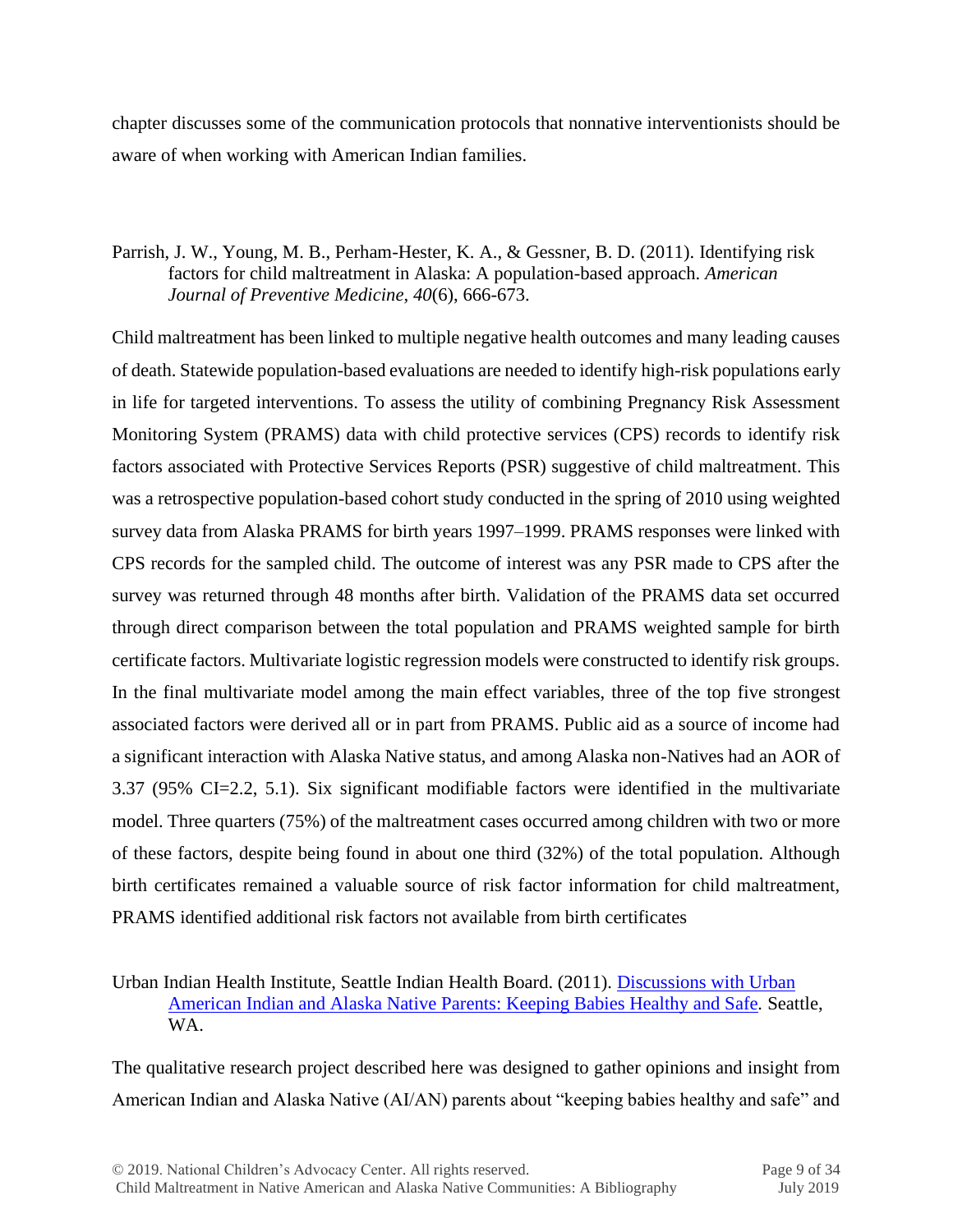effective messages and communication channels for information on these topics. The project took place in four urban communities nationwide. In this report we describe the results obtained from focus groups and individual discussions, which will be used in the development of a communications campaign to address high rates of infant mortality among AI/ANs in urban areas and beyond.

# Bigfoot, D. S., & Schmidt, S. R. (2010). Honoring children, mending the circle: Cultural adaptation of trauma-focused cognitive behavioral therapy for American Indian and Alaska Native children. *Journal of Clinical Psychology: In session, 66*(8), 847-856.

Recent research has identified the disparities in mental health services for American Indian and Alaska Native populations. The New Freedom Commission on Mental Health reported that the United States mental health system has yet to meet the needs of racial and ethnic minorities, including American Indian and Alaska Native populations (NFCMH, 2003). The system of services for treating mental health problems in Indian Country is a complex and inconsistent set of tribal, federal, state, local, and community-based services (Manson, 2004). The need for mental health care is significant, but the services are lacking, and access can be difficult and costly. American Indian and Alaska Native (AI/AN) children are more likely to (a) receive treatment through the juvenile justice system and inpatient facilities than non-Indian children, (b) encounter a system understaffed by specialized children's mental health professionals, and (c) encounter systems with a consistent lack of attention to established standards of care for the population.

# Steele, P. D. (2009). [Child sexual abuse among socially marginalized groups: Cultural and](http://forumonpublicpolicy.com/spring09papers/archivespr09/steele.pdf)  [governmental influences perpetuating maltreatment in American Indian country.](http://forumonpublicpolicy.com/spring09papers/archivespr09/steele.pdf) *Forum on Public Policy.*

Native Americans consider children as special gifts and the future of the tribe (CSOM, 2001) and understand the danger of incest and other forms of inappropriate sexual behavior. However, strain induced by cultural conflict and historical trauma, mistrust of authorities, social disorganization, communal living patterns, and limited guardianship of vulnerable children from offenders who lack self-control pose risks for CSA in Indian Country. When CSA occurs, it is less likely to be reported, and children are less likely to contribute to criminal investigations and prosecutions.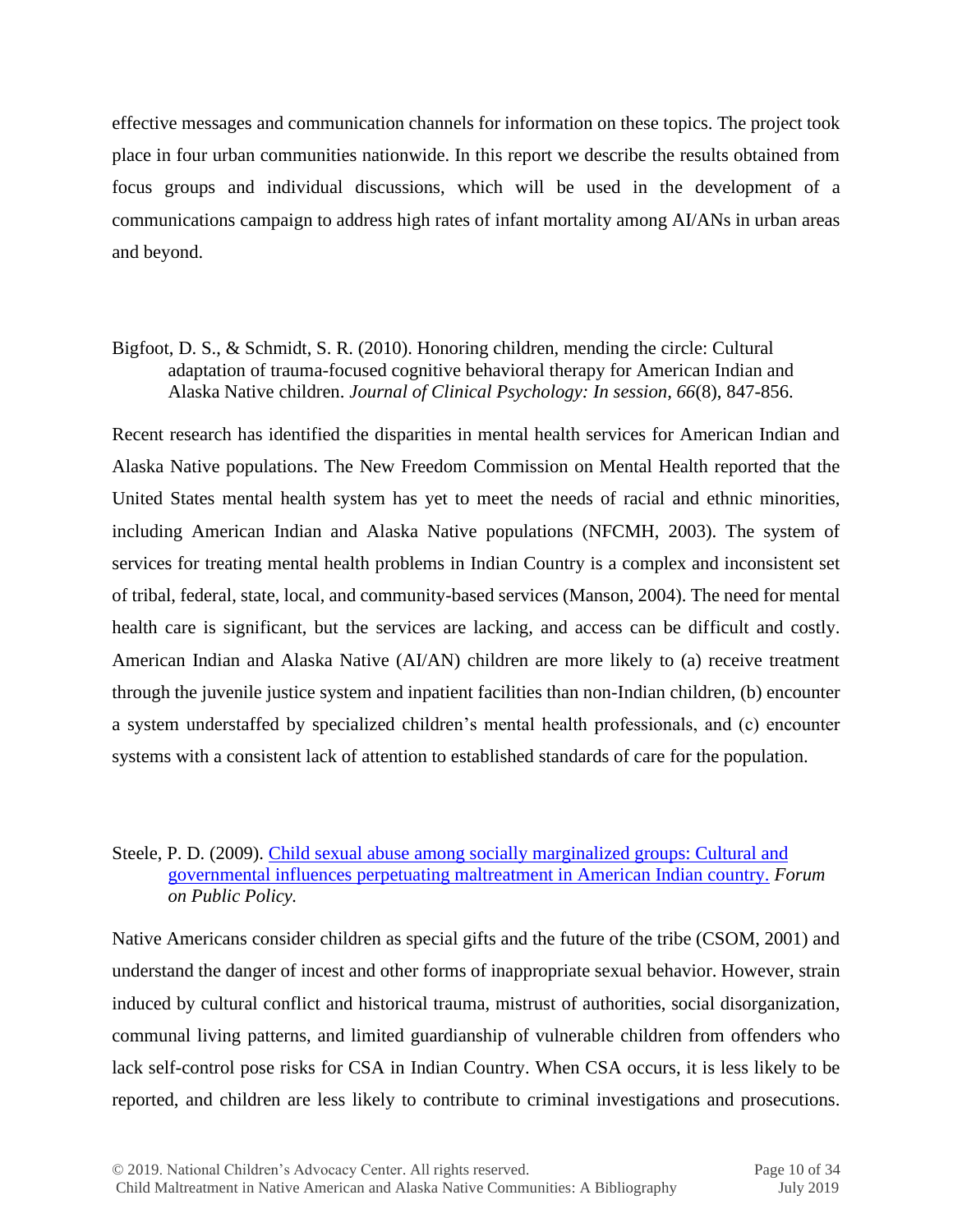Since children's testimony is critical in CSA cases, denials and limited disclosures decrease the likelihood of formal justice control of the offender, and consequent child protection. This paper describes a general framework for organizing diverse explanations of CSA in Indian Country, and generating hypotheses for research. These hypotheses were investigated with data from a study that compared patterns of CSA and disclosure in NRIC and non-NRIC cases, and each was lent some empirical support. Indian Country children were more likely than their non-NRIC counterparts to be involved in cases where the alleged offender was a member of their extended family. They were also less likely to disclose abuse, particularly if the child was young and/or male, relative to their non-NRIC counterparts. While disclosure rates were similar when allegations were made against a member of the immediate family, NRIC children were less likely to disclose against extended-family members and non-family.

#### Werrbach, G., Withers, M., & Neptune, E. (2009). Creating a system of care for children's mental health services in a Native American community. *Families in Society, 90*(1), 87- 95.

This article describes the creation of a system of care in children's mental health by the Passamaquoddy Tribe located in Princeton, Maine. The history of this Native American community; the impact of oppression, historical trauma, and contemporary economic, health, and educational inequities on child and family health well-being; and the barriers to providing culturally competent child mental health services are reviewed. Descriptions of the key components and core concepts of the system of care are presented along with case examples highlighting the array of services. Finally, implications for practice in the creation of culturally competent systems of care within Native American communities are discussed.

Evans-Campbell, T. (2008). Perceptions of child neglect among urban American Indian/Alaska Native parents. *Child Welfare, 87*(3), 115-142.

A survey of 101 American Indian/Alaska Native (AIAN) parents in Los Angeles was conducted to explore perceptions of child neglect among urban AIAN parents and factors associated with perceptions. Participants rated substance abuse by parents as the most serious type of neglect. Providing material necessities and providing adequate structure were ranked as the least serious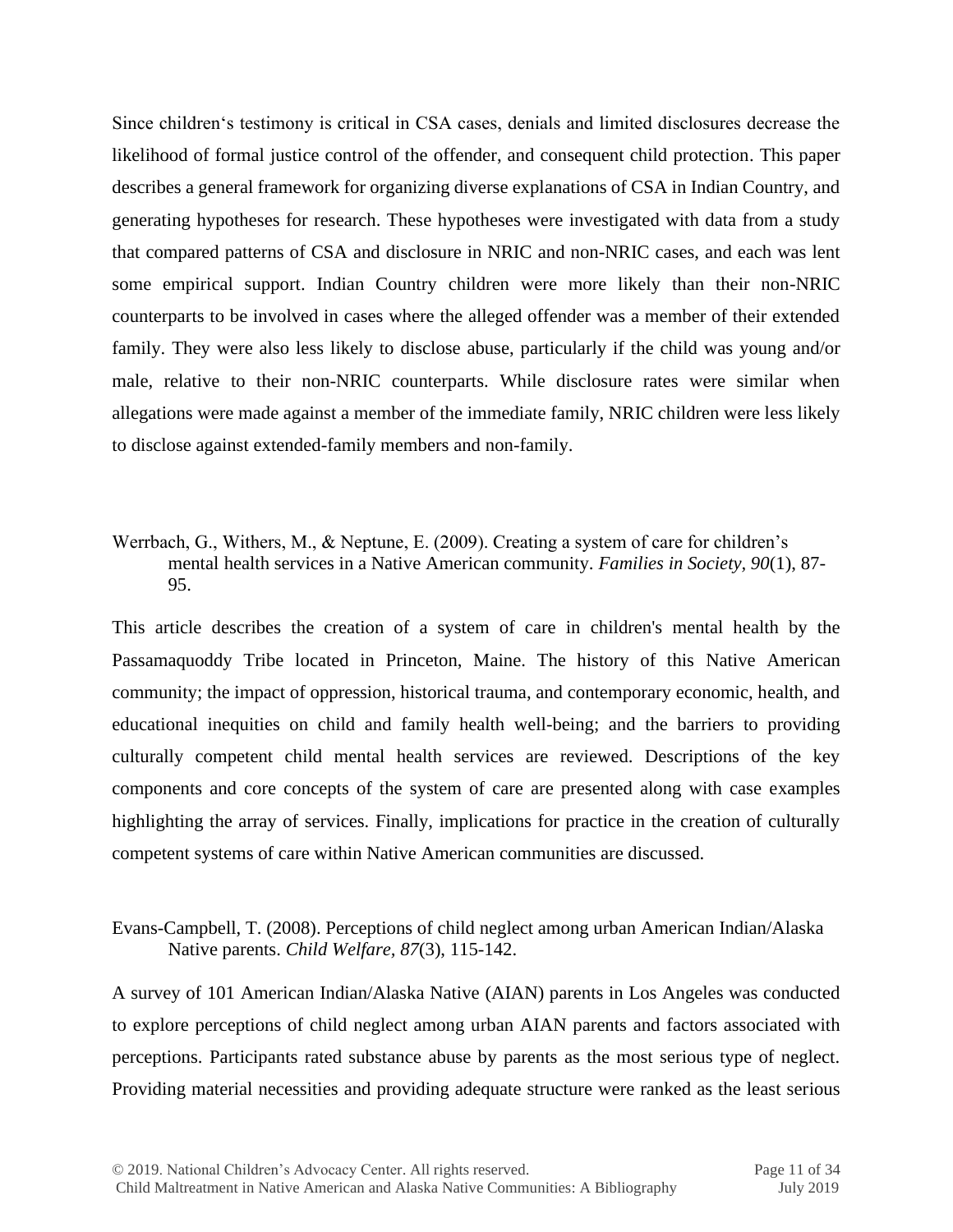types of neglect. Gender, education, marital status, and indirect experience with Child Protective Services were significantly related to perceptions of neglect among urban AI/AN parents.

De Ravello, L., Abeita, J., & Brown, P. (2008). Breaking the cycle/mending the hoop: Adverse childhood experiences among incarcerated American Indian/Alaska Native women in New Mexico. *Health Care for Women International*, *29*(3), 300-315.

Incarcerated American Indian/Alaska Native (AI/AN) women have multiple physical, social, and emotional concerns, many of which may stem from adverse childhood experiences (ACE). We interviewed 36 AI/AN women incarcerated in the New Mexico prison system to determine the relationship between ACE and adult outcomes. ACE assessment included physical neglect, dysfunctional family (e.g., household members who abused substances, were mentally ill or suicidal, or who were incarcerated), violence witnessed in the home, physical abuse, and sexual abuse. The most prevalent ACE was dysfunctional family (75%), followed by witnessing violence (72%), sexual abuse (53%), physical abuse (42%), and physical neglect (22%). ACE scores were positively associated with arrests for violent offenses, lifetime suicide attempt(s), and intimate partner violence.

Libby, A. M., Orton, H. D., Beals, J., Buchwald, D., & Manson, S. M. (2008). Childhood abuse and later parenting outcomes in two American Indian tribes. *Child Abuse & Neglect, 32*(2), 195-211.

To examine the relationship of childhood physical and sexual abuse with reported parenting satisfaction and parenting role impairment later in life among American Indians (AIs). AIs from Southwest and Northern Plains tribes who participated in a large-scale community-based study ( $n = 3,084$ ) were asked about traumatic events and family history; those with children were asked questions about their parenting experiences. Regression models estimated the relationships between childhood abuse and parenting satisfaction or parenting role impairment, and tested for mediation by depression or substance use disorders. Lifetime substance use disorder fully mediated the relationship between childhood physical abuse and both parenting satisfaction and parenting role impairment in the Northern Plains tribe. There was only partial mediation between childhood sexual abuse and parenting role impairment in the Southwest. In both tribes, lifetime depression did not meet the criteria for mediation of the relationship between childhood abuse and the two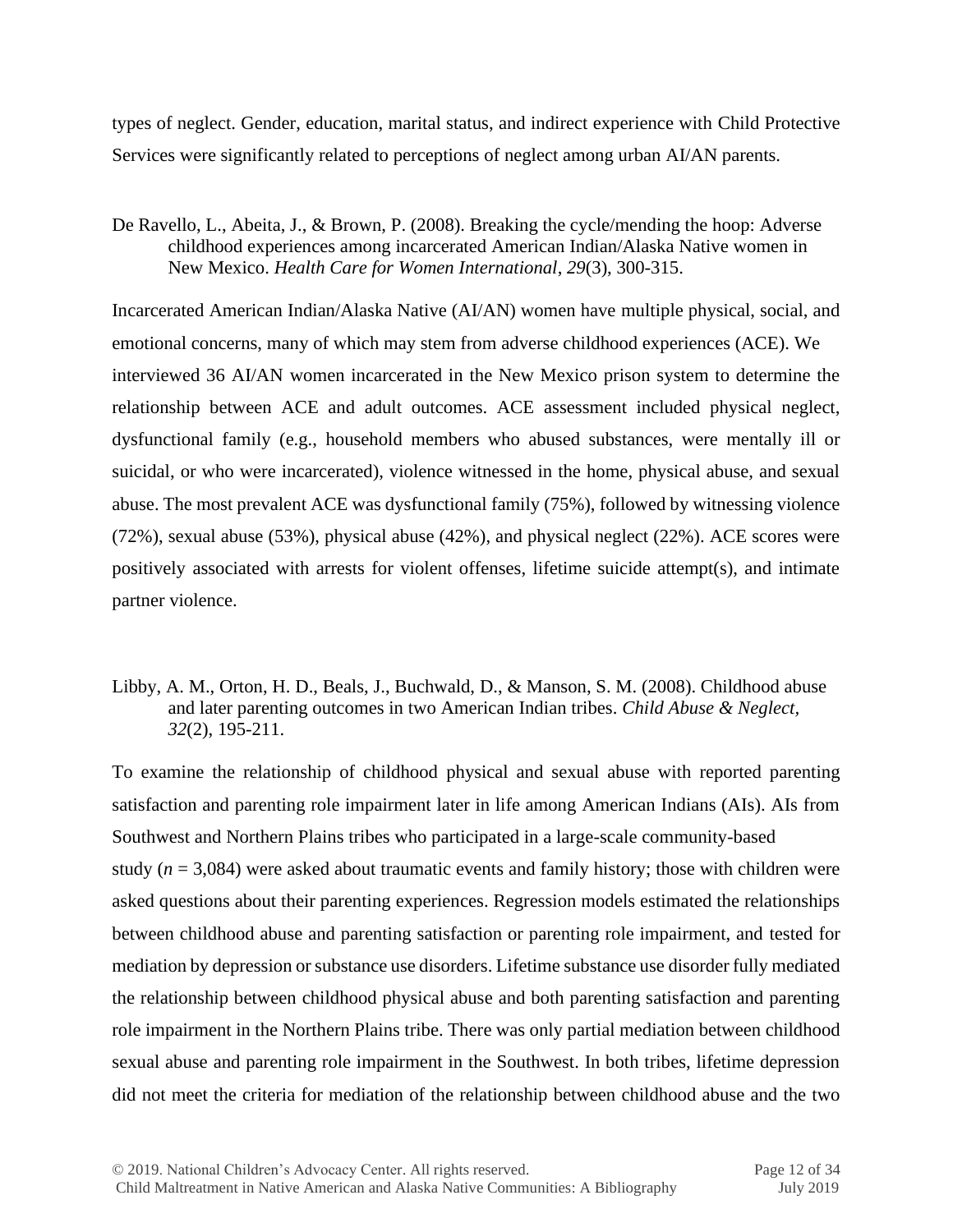parenting outcomes. Instrumental and perceived social support significantly enhanced parenting satisfaction; negative social support reduced satisfaction and increased the likelihood of parenting role impairment. Exposure to parental violence while growing up had deleterious effects on parenting outcomes. Mothers and fathers did not differ significantly in the relation of childhood abuse experience and later parenting outcomes. Strong effects of social support and mediation of substance abuse disorders in the Northern Plains offer direct ways in which childhood victims of abuse could be helped to avoid negative attributes of parenting that could put their own children at risk. Mothers were not significantly different from fathers in the relation of abusive childhood experiences and later parenting outcomes, indicating both are candidates for interventions. Strong effects of social support offer avenues for interventions to parents. The prevalence of substance use disorders and their role as a mediator of two parenting outcomes in the Northern Plains should focus special attention on substance use treatment, especially among those who experienced childhood victimization. These factors offer direct ways in which childhood victims of abuse can be helped to avoid negative attributes of parenting that could put their own children at risk of violence.

#### Willmon-Hague, S., & Bigfoot, D. S. (2008). Violence and the effects of trauma on American Indian and Alaska Native populations. *Journal of Emotional Abuse, 8*(1/2), 51-66.

Violence and the resulting trauma has had a major impact on American Indian/Alaska Native (AI/AN) children and their families, creating hardships that have been very difficult to address or overcome. This article provides a brief description of the cultures and shared beliefs of the indigenous people. A review of the recent published literature on poverty and historical trauma, including a discussion on oppression and hegemony is presented. Additionally, recent research on violence and the resulting trauma, suicide, domestic violence, and post-traumatic stress disorder is described. A brief description of select cultural adaptations of evidence-based treatments is also provided.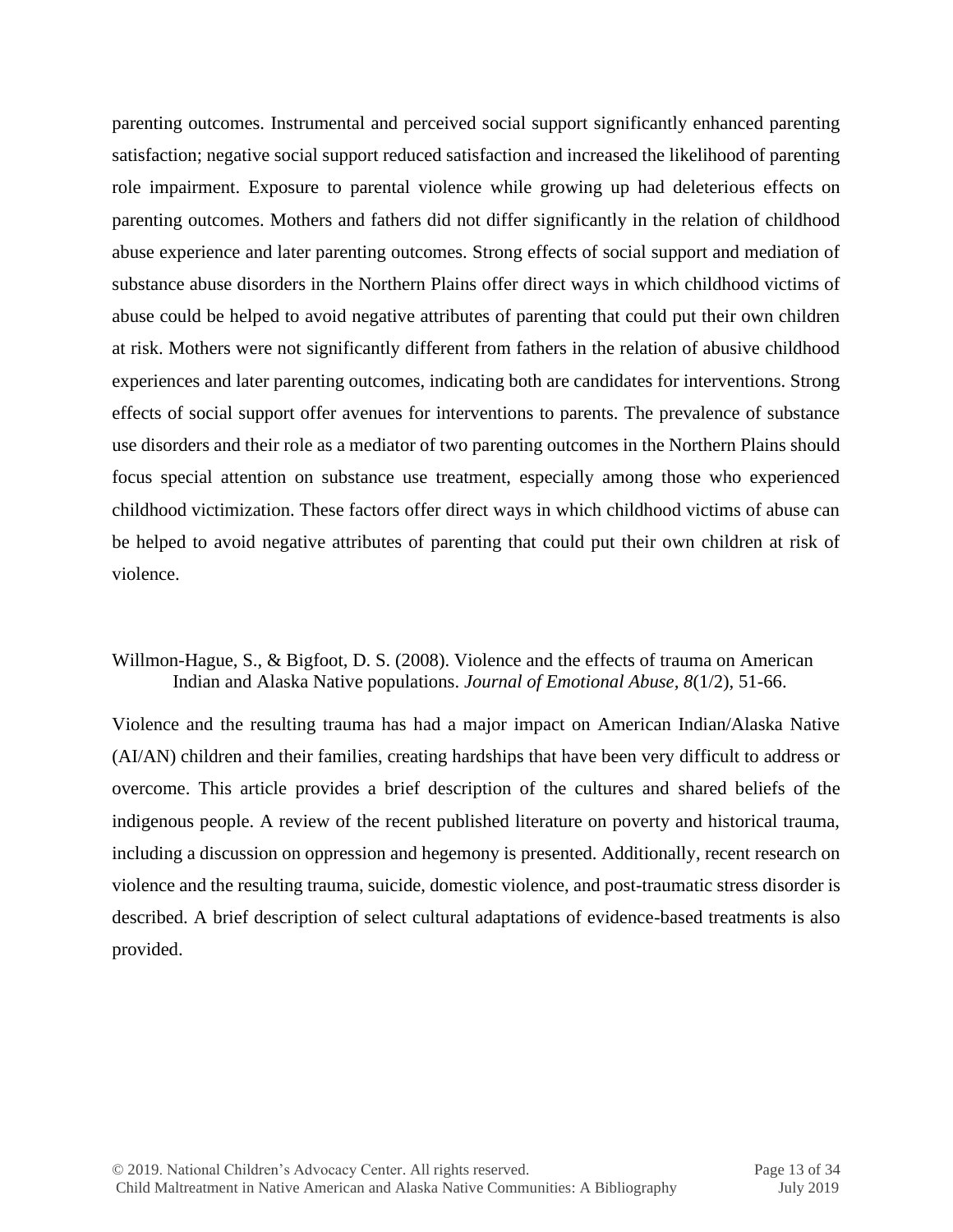Bigfoot, D. S., & Braden, J. (2007). Adapting evidence-based treatments for use with American [Indian and Native Alaskan children and youth.](http://www.icctc.org/focus%20article.pdf) *Focal Point: Research, Policy, & Practice in Children's Mental Health, Winter,* 19-22.

This article examines the service needs of Native American children. Evidence-based practices meeting these special needs are discussed.

# Payne, D., & Evensen, K. (2007). [Pathway to hope: Healing child sexual abuse video guidebook.](http://www.tribal-institute.org/download/PathwaysGuide.pdf) Anchorage, AK: Tribal Law and Policy Institute.

This video guidebook is a companion to the "Pathway to Hope" video. It focuses on the process of healing from sexual abuse through a holistic community perspective. While treatment and healing that focuses directly on the individual survivor of child sexual abuse may be helpful in reducing symptoms like anxiety or depression, this approach fails to acknowledge the importance of relationships in Native communities and families. In Tribal communities and villages, pain can be more complex and felt by many, so that the impact of child sexual abuse on the individual is greater because of the way that people relate to each another. Therefore, holistic healing for the survivor of child sexual abuse often occurs in the larger context of the community. (Author).

# Wasseman, E. (2005). [Understanding the effects of childhood trauma on brain development in](http://www.tribal-institute.org/lists/child.htm)  [Native children.](http://www.tribal-institute.org/lists/child.htm) Anchorage, AK: Tribal Law & Policy Institute.

The information in this article was compiled to assist victim advocates who work with children and their caretakers to understand how the trauma affects the child's development when abuse has occurred – especially when it occurs early in the child's life. This article should also be helpful to Tribes and Tribal agencies seeking to develop programs and services that will promote healing and wellness for Tribal children. This article also provides basic information that will help extended family members, foster parents, teachers and others who are involved with a child that has suffered trauma early in life.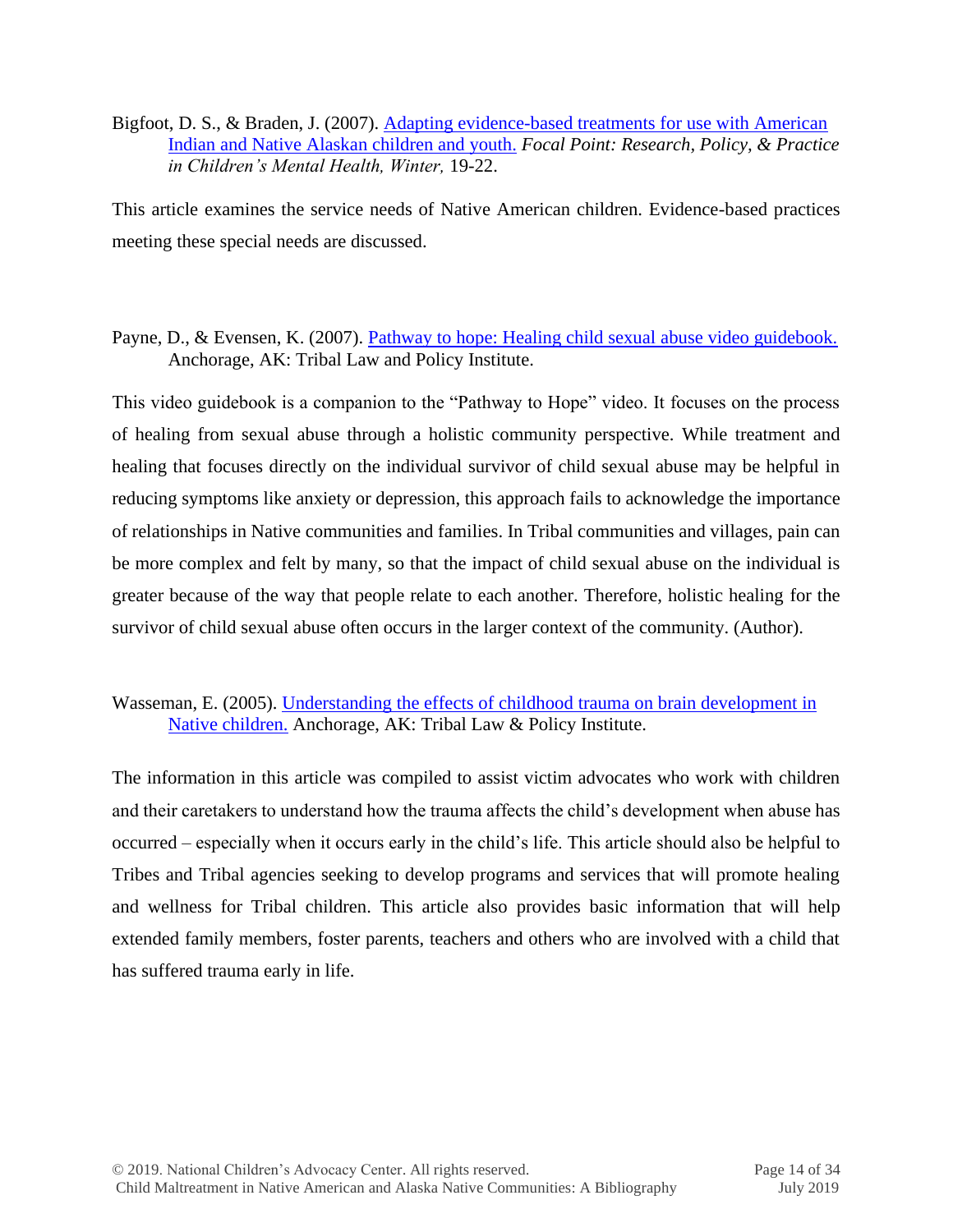Blackstock, C., Trocme, N., & Bennett, M. (2004). Child maltreatment investigations among Aboriginal and Non-Aboriginal families in Canada. *Violence Against Women, 10*(8), 901-916.

This comparative analysis of Aboriginal and non-Aboriginal families uses a 1998 Canadian study of child maltreatment cases to identify important differences: Aboriginal families face worse socioeconomic conditions, are more often investigated because of neglect, less often reported for physical or sexual abuse, and report higher rates of substance abuse. At every decision point in the cases, Aboriginal children are overrepresented: investigations are more likely to be substantiated, cases are more likely to be kept open for ongoing services, and children are more likely to be placed in out-of-home care. Findings suggest the development of neglect intervention programs that include poverty reduction and substance misuse components.

Bubar, R., Cain, T., & Wasserman, E. (2004). [Guidelines for children's advocacy centers in](http://www.nativechildalliance.org/images/CAC%20Manual.pdf)  [Indian country. As amended by B. Wilkins.](http://www.nativechildalliance.org/images/CAC%20Manual.pdf) U.S. Department of Justice Office of Justice Programs, Office of Juvenile Justice and Delinquency Prevention.

This article discusses the unique needs of Tribal Child Advocacy Centers including issues in dealing with law enforcement, jurisdictional issues, and interagency and intergovernmental agreements.

Duran, B., Malcoe, L. H., Sanders, M., Waitzkin, H., Skipper, B., & Yager, J. (2004). Child maltreatment prevalence and mental disorders outcomes among American Indian women in primary care. *Child Abuse & Neglect*, *28*(2), 131-145.

The purpose of this study was to examine (1) the prevalence, types, and severity of child abuse and neglect (CAN) and (2) the relationship between CAN and lifetime psychiatric disorders among American Indian women using primary care services. A cross-sectional study was conducted among 234 American Indian women, age 18–45 who presented for outpatient ambulatory services at a community-based Indian Health Service Hospital in Albuquerque, New Mexico. Dependent measures included mood, substance abuse, and anxiety disorders as well as posttraumatic stress disorder (PTSD) as measured by the Composite International Diagnostic Interview. CAN was assessed using the Childhood Trauma Questionnaire. Approximately three-quarters of respondents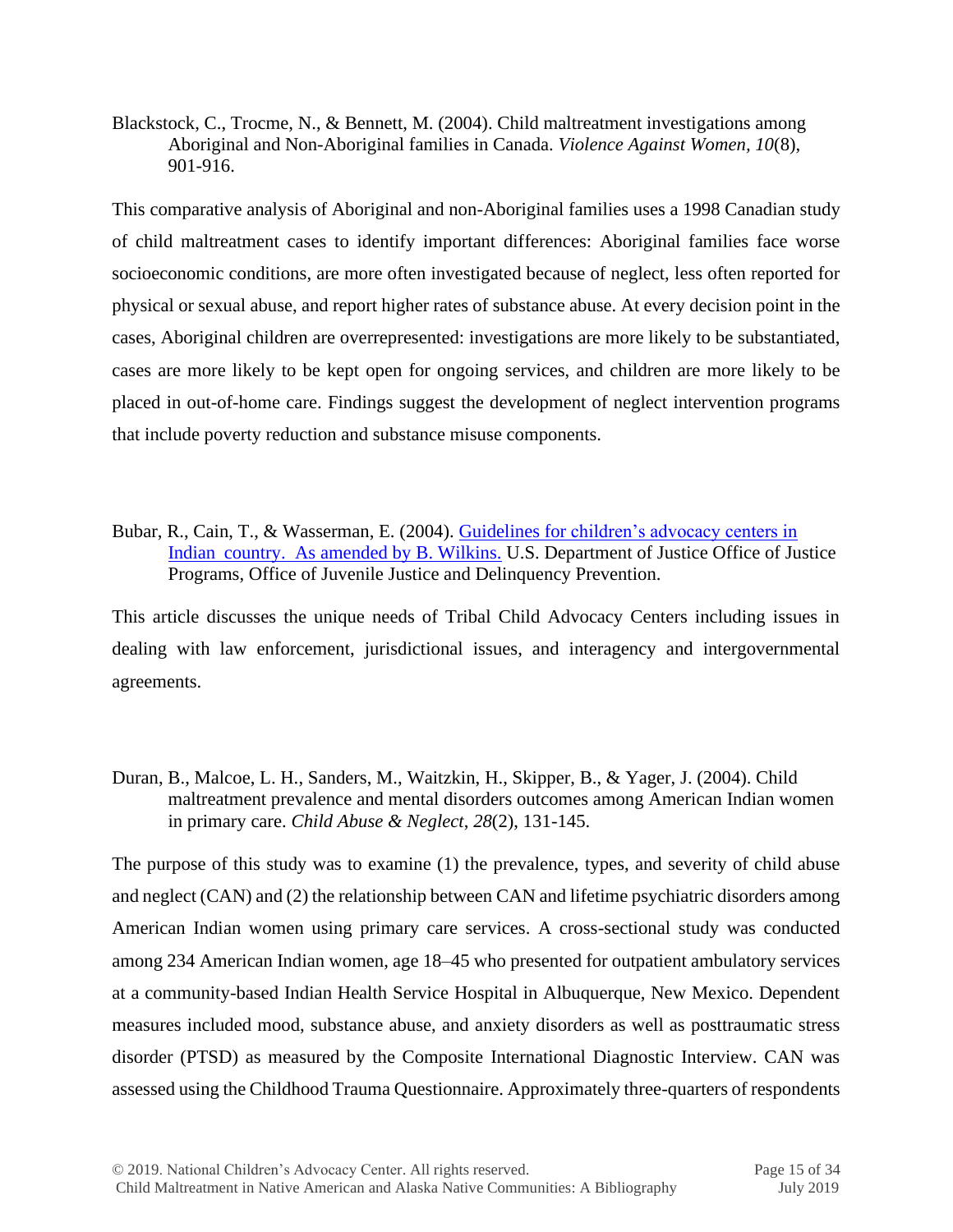$(76.5\%; 95\% \text{ CI} = 70.4, 81.7)$  reported some type of childhood abuse or neglect; over 40% reported exposure to severe maltreatment. Severity of child maltreatment was associated in a dose response manner with lifetime diagnosis of mental disorders. After adjusting for social and demographic correlates, severe child maltreatment was strongly associated with lifetime PTSD (prevalence ratio  $[PR] = 3.9$ ; 95% CI = 1.9, 8.0); and was moderately associated with lifetime substance use disorders (PR = 2.3; 95% CI = 1.6, 3.3); mood disorders (PR = 2.1; 95% CI = 1.4, 3.2); and with two or more disorders ( $PR = 2.3$ ; 95% CI = 1.6, 3.4). CAN was common in our sample of American Indian women in primary care and was positively associated with lifetime psychiatric disorders outcomes. Screening for CAN and psychiatric disorders would enhance the treatment of patients seeking primary care services. Primary prevention of child maltreatment might reduce the high prevalence of mental disorders among American Indian women.

Libby, A. M., Orton, H. D., Novins, D. K., Spicer, P., Buchwald, D., Beals, J., & Manson, S. M. (2004). Childhood physical and sexual abuse and subsequent alcohol and drug use disorders in two American-Indian tribes. *Journal of Studies on Alcohol and Drugs, 65*(1), 74-83.

The purpose of this study was to examine the relationship of childhood physical and sexual abuse to subsequent lifetime alcohol or drug use disorders among American Indians (AIs) by using crosssectional and retrospective data collected from a structured epidemiological interview. A sample of 3,084 AIs from two tribal populations—Southwest and Northern Plains—participated in a largescale, community-based study. Participants were asked about traumatic events and family history and were administered standard diagnostic measures of substance use disorders. Prevalence of childhood physical abuse was approximately 7% for both tribes, and childhood sexual abuse was 4%-5%, much higher for females. The Northern Plains tribe had higher prevalences of substance use disorders. Childhood physical abuse had a significant main effect in bivariate models of substance dependence, but remained significant only in the multivariate models of substance dependence for the Northern Plains tribe. Correlates of disorder were psychiatric and medical comorbidity, parental alcohol problems and adult experience of physical attacks. Childhood physical abuse had a stronger effect than childhood sexual abuse on lifetime substance dependence. Childhood sexual abuse, on the other hand, was more associated with lifetime substance abuse. Females more commonly experienced childhood abuse but were less likely than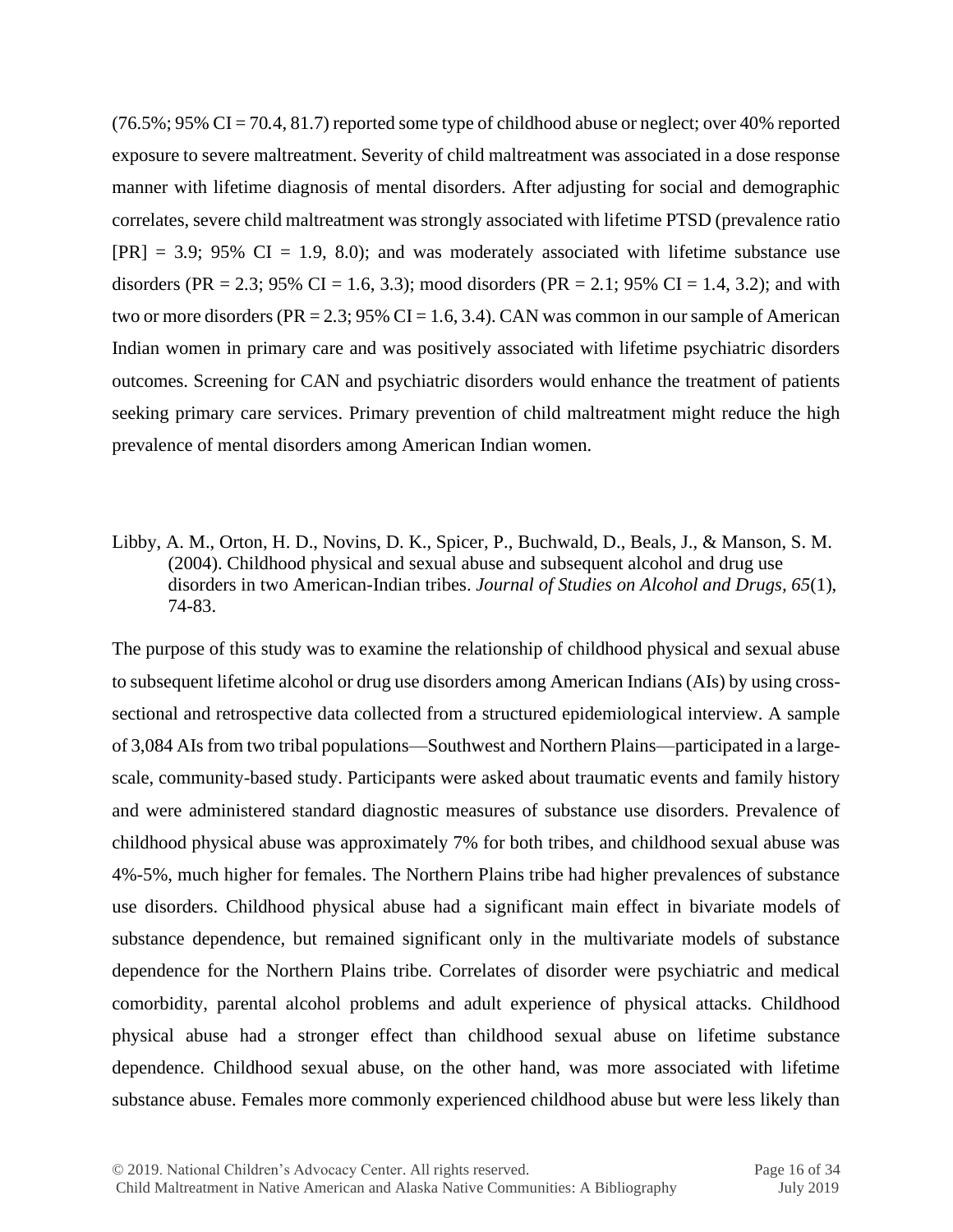males to develop substance use disorders. Although additional covariates reduced the main effect on disorder, results provide clinical guidance to constellations of risk factors and expand the population at risk to include males.

# Steele, P. D., Damon, N., & Denman, K. (2004). [Child sexual abuse on New Mexico tribal](https://www.ncjrs.gov/pdffiles1/bjs/grants/212236.pdf) land [1999-2004.](https://www.ncjrs.gov/pdffiles1/bjs/grants/212236.pdf) National Criminal Justice Reference Service.

As the state with the fifth largest Native American population, New Mexico has a unique interest in issues impacting Native Americans. Issues impacting the tribal community have a significant effect on the state as a whole. This report explores the problem of reported child sexual abuse among Native Americans in New Mexico. The report draws upon data collected by the All Faiths Safehouse of Albuquerque. The Safehouse maintains a database of all child abuse cases reported to and processed by them.

Bohn, D. K. (2003). Lifetime physical and sexual abuse, substance abuse, depression, and suicidal attempts among Native American women. *Issues in Mental Health Nursing, 24* (3), 333-352.

Although there is preliminary evidence that violence against women and children may be particularly prevalent in some Native American communities, associations between abuse and substance abuse, mental health problems, and suicide attempts have rarely been studied in this population. This study examined lifetime and current physical and sexual abuse among 30 Native American women. Nearly half had experienced physical and/or sexual abuse as children, over half were sexually abused at some time in their lives, and over three-fourths were abused by a partner. All but four women (87%) had experience physical or sexual abuse in their lifetime. Significant relationships were found among childhood abuse, substance abuse, and adult revictimization, and among cumulative lifetime abuse events, substance abuse, and depression. Further research is needed to examine abuse and relationships between abuse and health sequelae in Native American populations. An accelerated public health and community response is needed to address abuse issues in this community.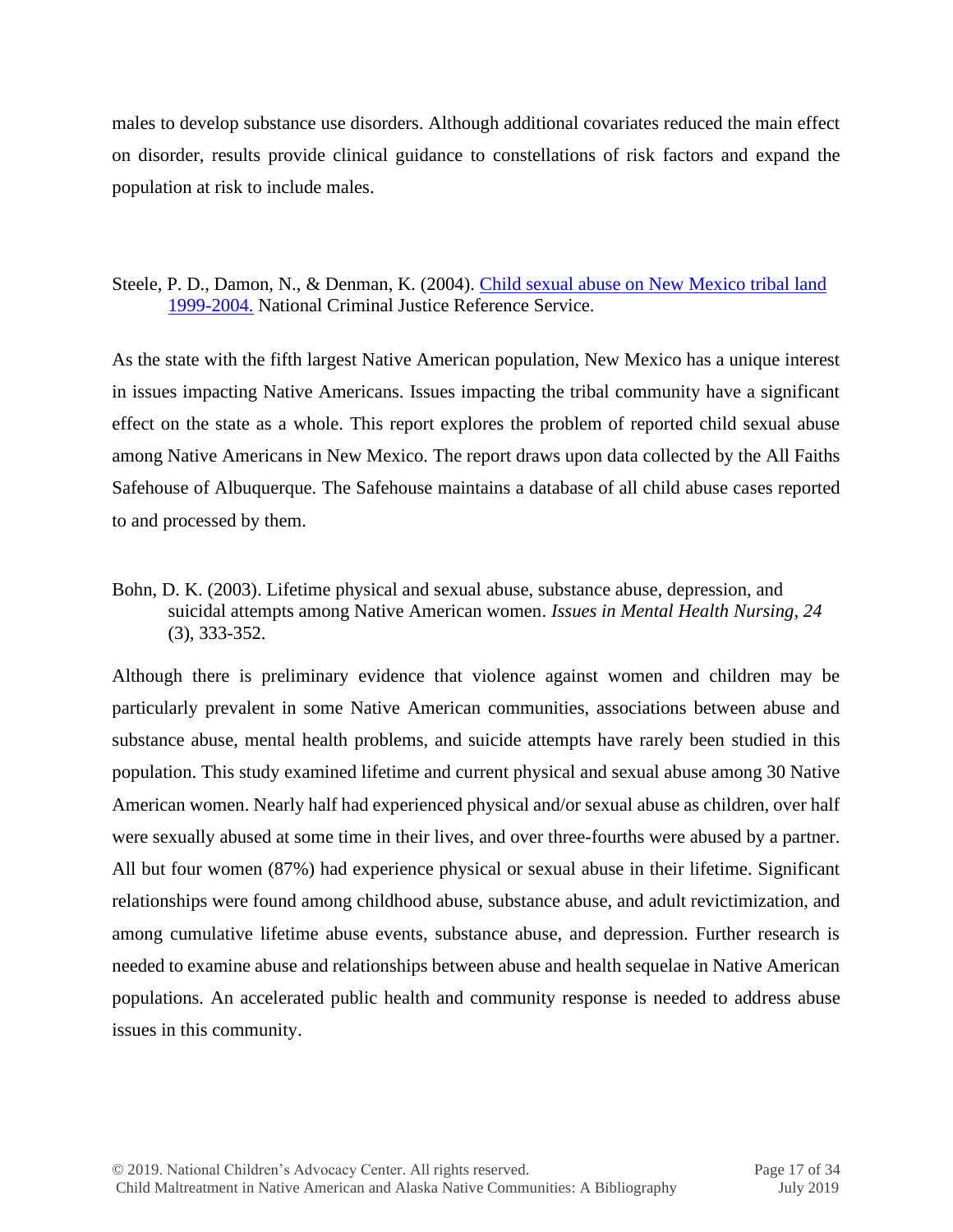Fox, K. A. (2003). Collecting data on the abuse and neglect of American Indian children. *Child Welfare, 82*(6), 707-726,

A survey of 10% of federally recognized American Indian tribes and the states in which they are located indicates national data systems receive reports of approximately 61% of data on the abuse or neglect of American Indian children, 42% by states and 19% by counties. The author recommends that American Indians develop culturally sound definitions of abuse and neglect and that the government provide the resources and assistance necessary to develop data tracking and reporting systems on the abuse and neglect of American Indian children.

# Koss, M. P., Yuan, N. P., Dightman, D., Prince, R. J., Polacca, M., Sanderson, B., & Goldman, D. (2003). Adverse childhood exposures and alcohol dependence among seven Native American tribes. *American Journal of Preventive Medicine, 25*(3), 238–244.

Alcohol abuse and alcoholism are leading causes of death among Native Americans. Little is known about the impact of negative childhood exposures, including parental alcoholism, childhood maltreatment, and out-of-home placement, on risk of lifetime DSM-IV (Diagnostic and Statistical Manual of Mental Disorders, 4th edition) diagnosis of alcohol dependence in this population. Face-to-face interviews were conducted with 1660 individuals from seven Native American tribes from 1998 to 2001. Logistic regression was used to estimate the impact of specific types and number of different adverse childhood experiences on alcohol dependence. Relationships between tribe-specific cultural characteristics and alcohol dependence were also examined. There were significant tribal differences in rates of alcohol dependence and several adverse childhood exposures. Lifetime prevalence of alcohol dependence was high among all tribes (men: 21%–56%, women: 17%–30%), but one (men: 1%, women: 2%). High prevalence rates were documented for one or more types of adverse childhood experiences (men: 74%–100%; women: 83%–93%). For men, combined physical and sexual abuse significantly increased the likelihood of subsequent alcohol dependence (odds ratio [OR]=1.58; 95% confidence interval [CI], 1.10–2.27). For women, sexual abuse (OR=1.79; 95% CI, 1.21–2.66) and boarding school attendance increased the odds of alcohol dependence (OR=1.57; 95% CI, 1.03–2.40). Two separate patterns of dose–response relationships were observed for men and women. Significant inter-tribal differences in rates of alcohol dependence remained after accounting for tribe-specific cultural factors and geographic region. Effects of childhood exposures on high-risk behaviors emphasize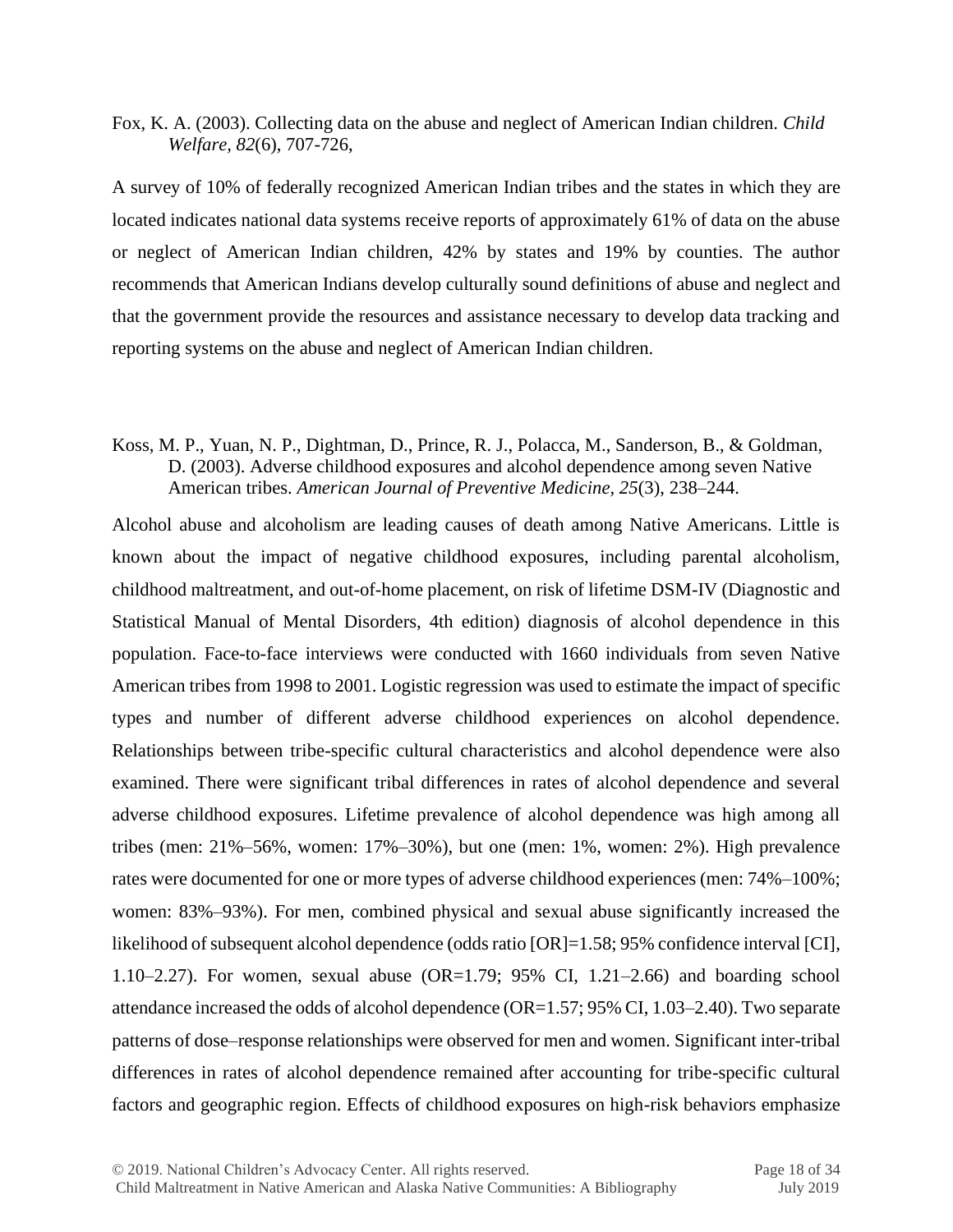screening for violence in medical settings and development of social and educational programs for parents and children living on and near tribal reservations.

# The Institute for Child and Family Policy Edmund S. Muskie School of Public Service. (2003). Collaboration with Native American tribes: ICWA and ASFA trainer's guide. Portland, ME. Author.

This document is one in a set of trainer's guides designed to communicate information on the Adoption and Safe Families Act (ASFA) that goes beyond introductory, compliance based topics. While this material is designed primarily for training purposes, it certainly is adaptable to other forums, such as internal or external workshops, presentations, newsletters or briefings on ASFA and could be successfully presented to child welfare administrators, supervisors, managers, foster parents, caseworkers, providers, teachers and other community stakeholders.

# Payne, D. (2003). [Child abuse protocol development guide.](http://www.tribal-institute.org/download/Completed%20Protocol%20Guide%202003.pdf) Anchorage, AK: Tribal Law and Policy Institute.

The concept of protecting children and families from various dangers is not new to most Native communities. In fact there have been standards and mechanisms in place, both cultural and societal, for eons that have guided how Native Peoples addressed safety of children and instructions for adults as to how they behaved with children. These practices have had a significant impact on preventing abusive and neglectful behavior from occurring. Some tribal programs prefer to use traditional systems to protect children, and to address parental difficulties. Some Tribal communities have adopted a "Children's Bill of Rights" to memorialize their values and beliefs about children and expectations of parents and the community. With contemporary knowledge added to traditional networks and concepts of community responsibility for children, modern teams can develop policies and protocols that can serve the needs of traumatized Native children.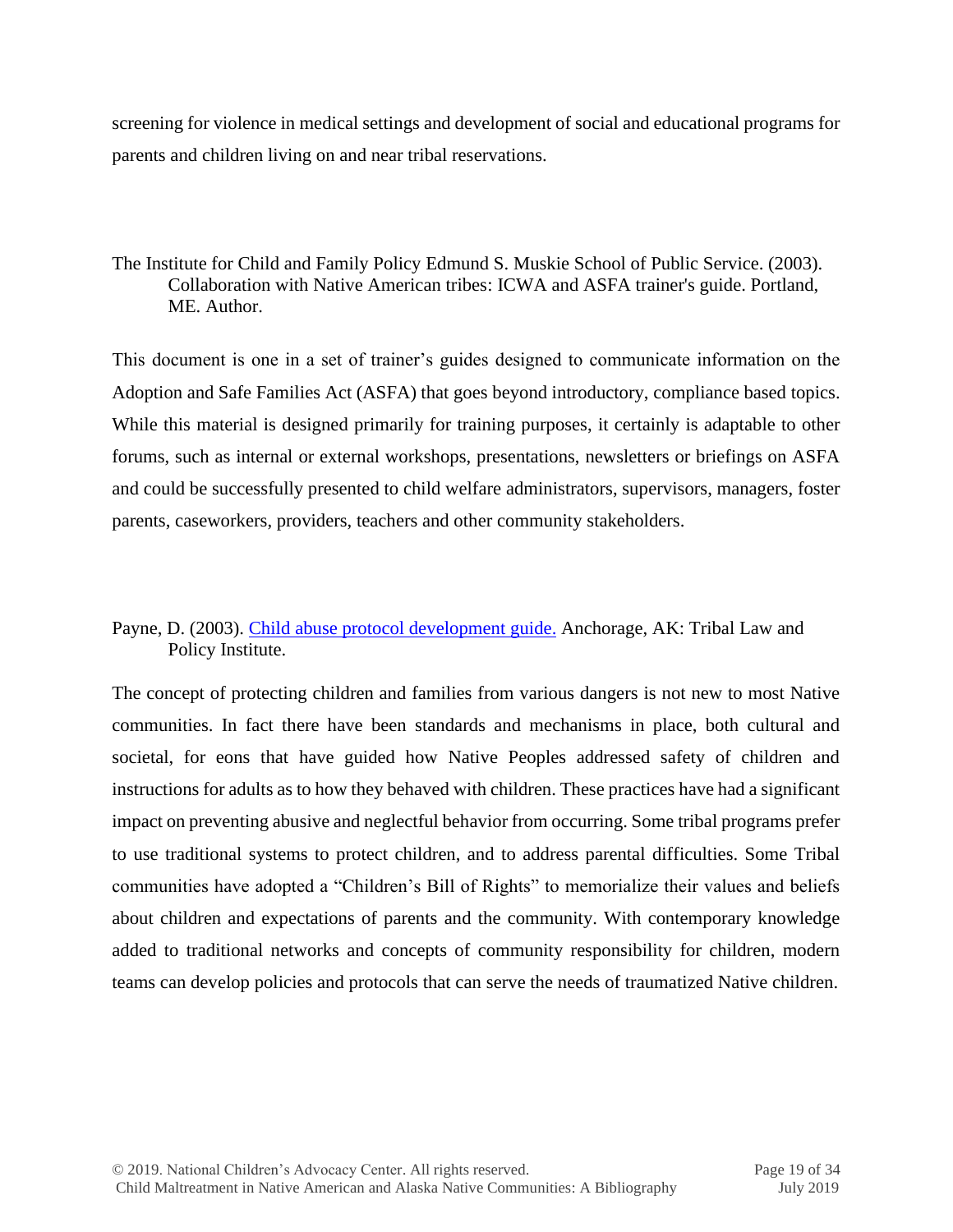U.S. Commission on Civil Rights (2003). A quiet crisis federal funding and unmet needs in Indian Country. Washington, DC. Author.

In this study, the Commission has provided new information and analyses in the hope of stimulating resolve and action to address unmet needs in Indian Country. Converting data and analyses into effective government action plans requires commitment and determination to honor the promises of laws and treaties. Toward that end, the Commission offers 11 recommendations, which if fully implemented will yield (1) a thorough and precise calculation of unmet needs in Indian Country; (2) increased efficiency and effectiveness in the delivery of services through goal setting, strategic planning, implementation, coordination, and measurement of outcomes; (3) perennial adequate funding; and (4) advancement of Indian nations toward the goal of independence and self-governance.

# Goodluck, C. (2002). [Native American children and youth well-being indicators: A strengths](http://oilspilldistress.samhsa.gov/resources/native-american-children-and-youth-well-being-indicators-strengths-perspective)  [perspective.](http://oilspilldistress.samhsa.gov/resources/native-american-children-and-youth-well-being-indicators-strengths-perspective) National Indian Child Welfare Association.

This paper builds upon ongoing research about well-being indicators for Native American children and youth, by primarily exploring the strengths perspective. Such a study had not yet been conducted; most previous research focused on the deficits of children, families, and tribes. The literature is therefore very limited on the strengths topic. To complete this study, materials pertaining to this topic were gathered. This project represents an innovative and creative leap into this new area of inquiry.

# Baca, K. (2001). [The changing federal role in Indian Country.](http://www.ncjrs.gov/pdffiles1/jr000247c.pdf) *National Institute of Justice Journal.*

The Department of Justice launched the Indian Country Justice Initiative (ICJI) in 1995 to streamline the Justice Department's support for Indian Country. Two tribes were invited to participate in the pilot effort—the Laguna Pueblo in New Mexico and the Northern Cheyenne tribe in Montana.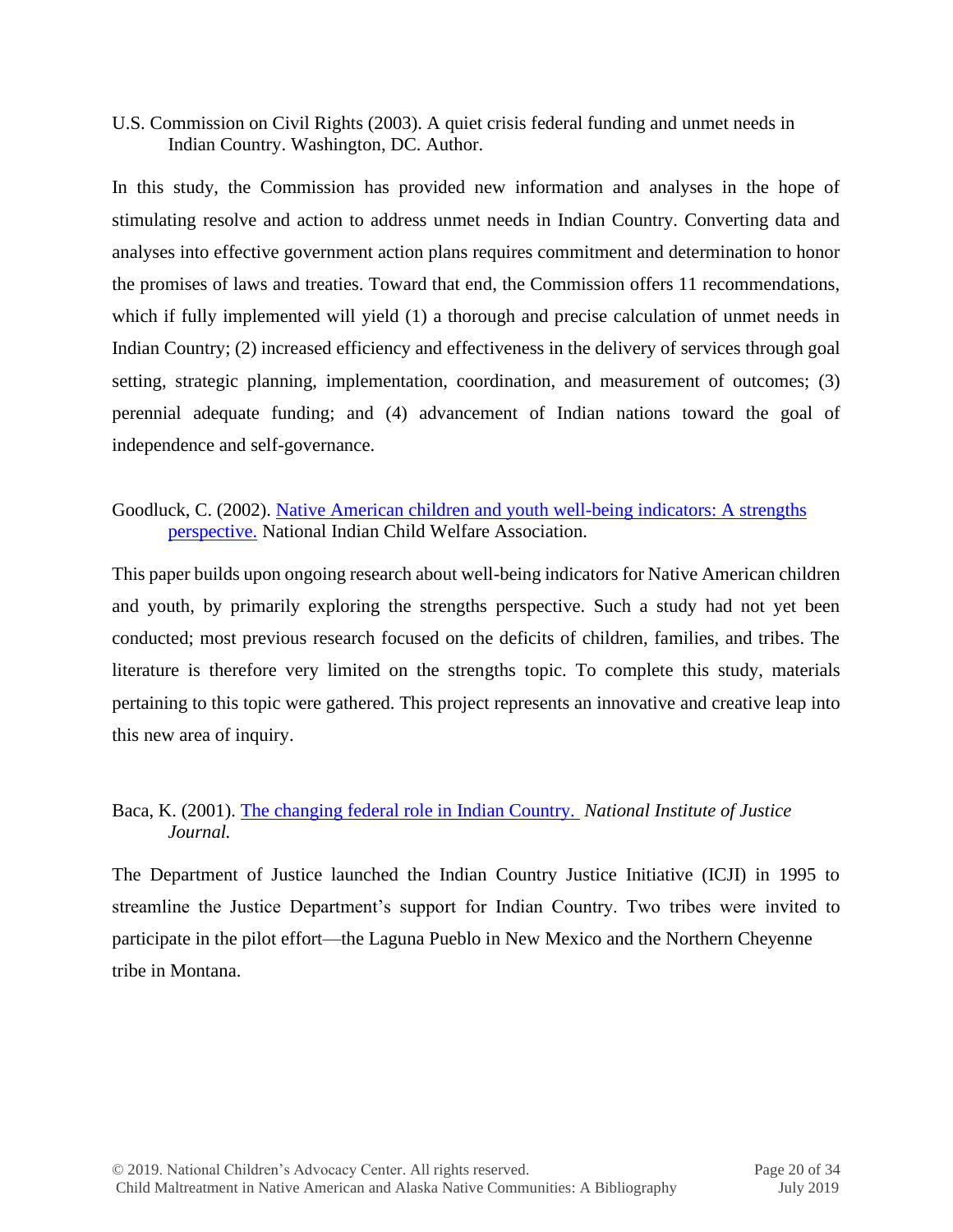DeBruyn, L., Chino, M., Serna, P., & Fullerton-Gleason, L. (2001). Child maltreatment in American Indian and Alaska Native communities: Integrating culture, history, and public health for intervention and prevention. *Child Maltreatment, 6*(2), 89-102.

This article addresses child maltreatment intervention and prevention among American Indians and Alaska Natives. The authors argue that history and culture must be included as context and variables for developing and implementing prevention programs in Indian Country. They propose that the public health violence prevention model would benefit from incorporating tenets of the history and culture(s) of diverse groups, in this instance American Indians and Alaska Natives. The authors offer an approach that focuses on population-and individual-level risk and protective factors for child maltreatment intervention and prevention in American Indian/Alaska Native communities. They include suggestions and examples for doing the work in Indian Country.

# EchoHawk, L. (2001). Child sexual abuse in Indian country: Is the guardian keeping in mind the seventh generation? *Legislation and Public Policy*, *5*(83), 83-127.

This article addresses the role and responsibility of the federal government as guardian and trustee for Indian tribes in dealing with child sexual abuse in Indian country. To fully appreciate the gravity of the problem of child sexual abuse in Indian country, one must first have a basic understanding of child sexual abuse in America. Comparisons can then be made to the unique circumstances that exist on Indian reservations. Part I discusses child sexual abuse in the United States in general, and Part II follows with a discussion of child sexual abuse in Indian country. Part III addresses the federal government's responsibilities in the fight against child sexual abuse in Indian country and the efforts Congress has made to address this problem. Part IV will discuss what more can be done by the federal trustee to protect Native American children and to bring those who sexually molest Indian children to justice.

# Vernon, I. S., & Bubar, R. (2001). Child sexual abuse and HIV/Aids in Indian Country. *WICAZO SA Review, 16*(1), 47-63.

Victims of child abuse are at risk for contracting sexually transmitted diseases, including AIDS, not only directly through sexual abuse, but also because they engage in more high-risk behaviors.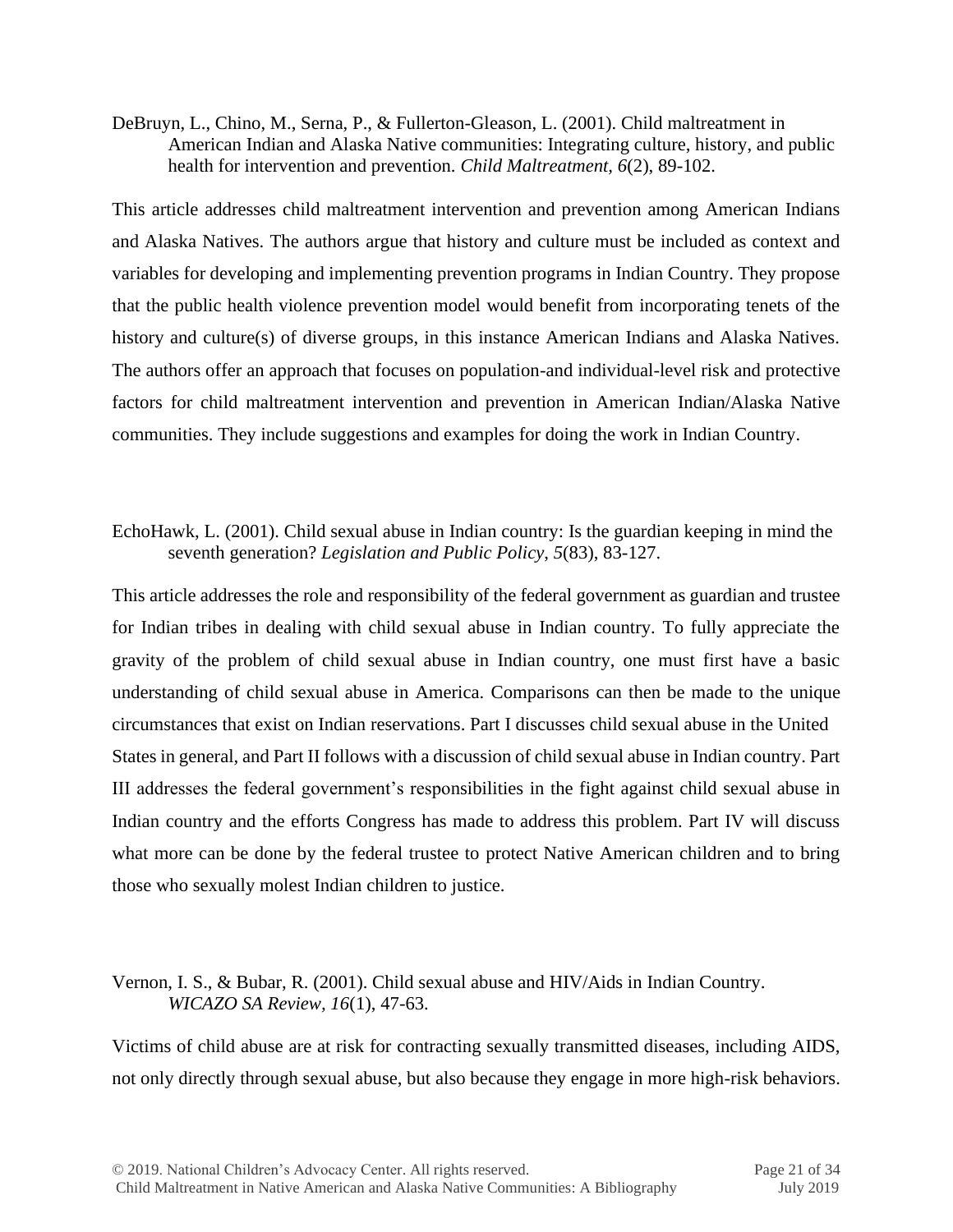Because American Indian youth experience higher rates of sexual abuse and have less access to treatment and counseling, they are especially at risk. Challenges and recommendations are presented.

# Earle, K. A. (2000). [Child abuse and neglect: An examination of American Indian data.](http://tatis.muskie.usm.maine.edu/pubs/pubdetailWtemp.asp?PUB_ID=B060040) National Indian Child Welfare Association.

Current national statistics on the abuse and neglect of American Indian children suggest that rates are higher than among the general population. This study, a 10% sample of American Indian tribes and the states in which they are located, identified an under-reporting of data regarding the abuse and neglect of tribal children. At best, only 61% of the data on child abuse and/or neglect (CA/N) of American Indian and Alaska Native children are reported. The primary investigators of CA/N at the tribal level are the tribes themselves (65%), followed by the states (42%), the counties (21%), the Bureau of Indian Affairs (19%), and a consortium of area tribes (9%). There is some overlap in investigations, with tribes solely involved in only 23% of investigations. A lack of technical resources at the tribal level forces most tribes to rely on state and county reporting mechanisms for the conveyance of tribal data. This system is inefficient, as it misses those cases in which the states are not involved. A coordinated effort is needed to provide a clear, consistent reporting system for tribes, with the necessary technical and monetary support included. The locus of such a system needs to be decided by a group with representation from all parties including the tribes, and the federal, state, and local agencies. Clear guidelines must be issued regarding the roles and responsibilities of all participants, and penalties for non-compliance should be enforced. This system appears to work for the collection of CA/N data from the states; a similar system needs to be put in place for the tribes.

# Jones, B. J. (2000). Role of Indian tribal courts in the justice system. Native American Topic-Specific Monograph Series. Oklahoma City, OK: The Center for Child Abuse and Neglect.

This monograph will discuss the role of Indian tribal courts and Courts of Indian Offenses in resolving disputes that arise between persons, Indian and non-Indian, on the various Indian reservations in the United States. Tribal courts are operated by Indian tribes under laws and procedures that the Tribe has enacted or made one of their laws, which often differ from the laws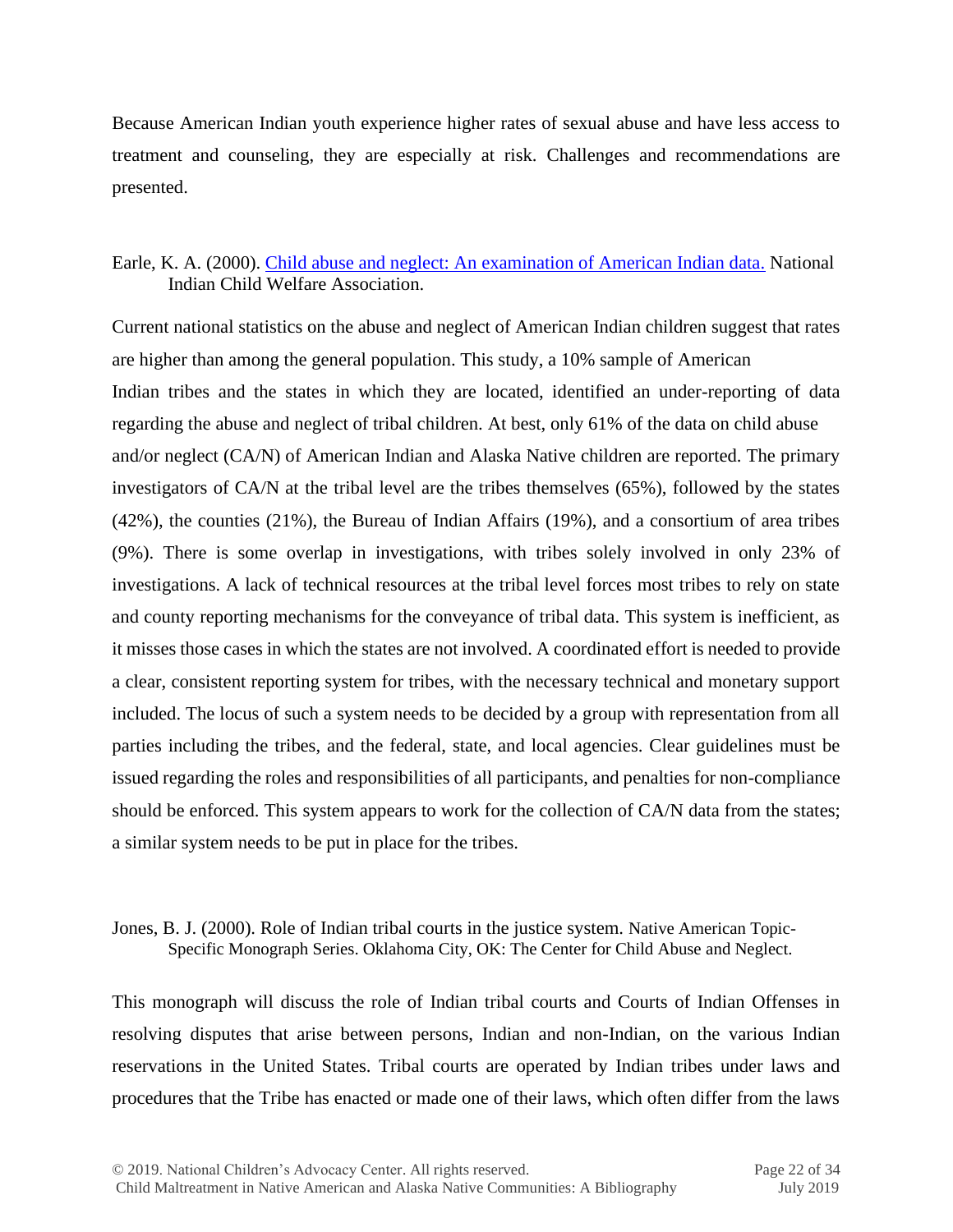and procedures in federal and state courts. Most Tribes receive funding from the Department of Interior to operate their court systems, although many supplement this funding with their own resources. Courts of Indian Offenses are courts operated by the Department of Interior, Bureau of Indian Affairs, on certain reservations. Those courts operate under federal regulations contained in Volume 25 of the Code of Federal Regulations and for this reason are often referred to as "CFR" courts. At present there are approximately 150 tribal courts in operation in the United States and approximately 20 CFR courts. Although there are various other methods which Native people resort to in resolving disputes, including traditional dispute resolution methods some of which are included into tribal justice systems, this paper will primarily focus on the formal justice systems that have been set up by Indian tribes and the Bureau of Indian Affairs.

#### The Center on Child Abuse and Neglect. (2000). Abusers who were abused: Myths and misunderstandings. Native American Topic-Specific Monograph Series. Oklahoma City, OK. Author.

The goal of this monograph is to present knowledge that will help individuals understand the increased risk abuse and neglect can have on American Indians to offend sexually. Treatment and management needs for American Indian adolescents and adult sexual offenders will be addressed. Most individuals who were victims of sexual and other forms of abuse do not become sexual offenders, however, a relationship has been found between maltreatment and sexual offending (Ryan, Miyoshi, Metzner, Krugman, & Fryer, 1996). For purposes of this monograph, abuse experiences will be defined to include sexual abuse, physical abuse, and neglect.

# The Center on Child Abuse and Neglect. (2000). Confidentiality issues and victim advocacy in Indian country. Native American Topic-Specific Monograph Series. Oklahoma City, OK. Author.

Confidentiality is a big concern for everyone who works with victims of crime. Many victims are afraid to report crimes because they are concerned that family members and friends may learn about their victimization. Some crimes, such as rape, can be especially embarrassing to a victim who may believe that she or he will be blamed for what happened to them. It is very important that people who have been a crime victim feel comfortable that they can receive services in a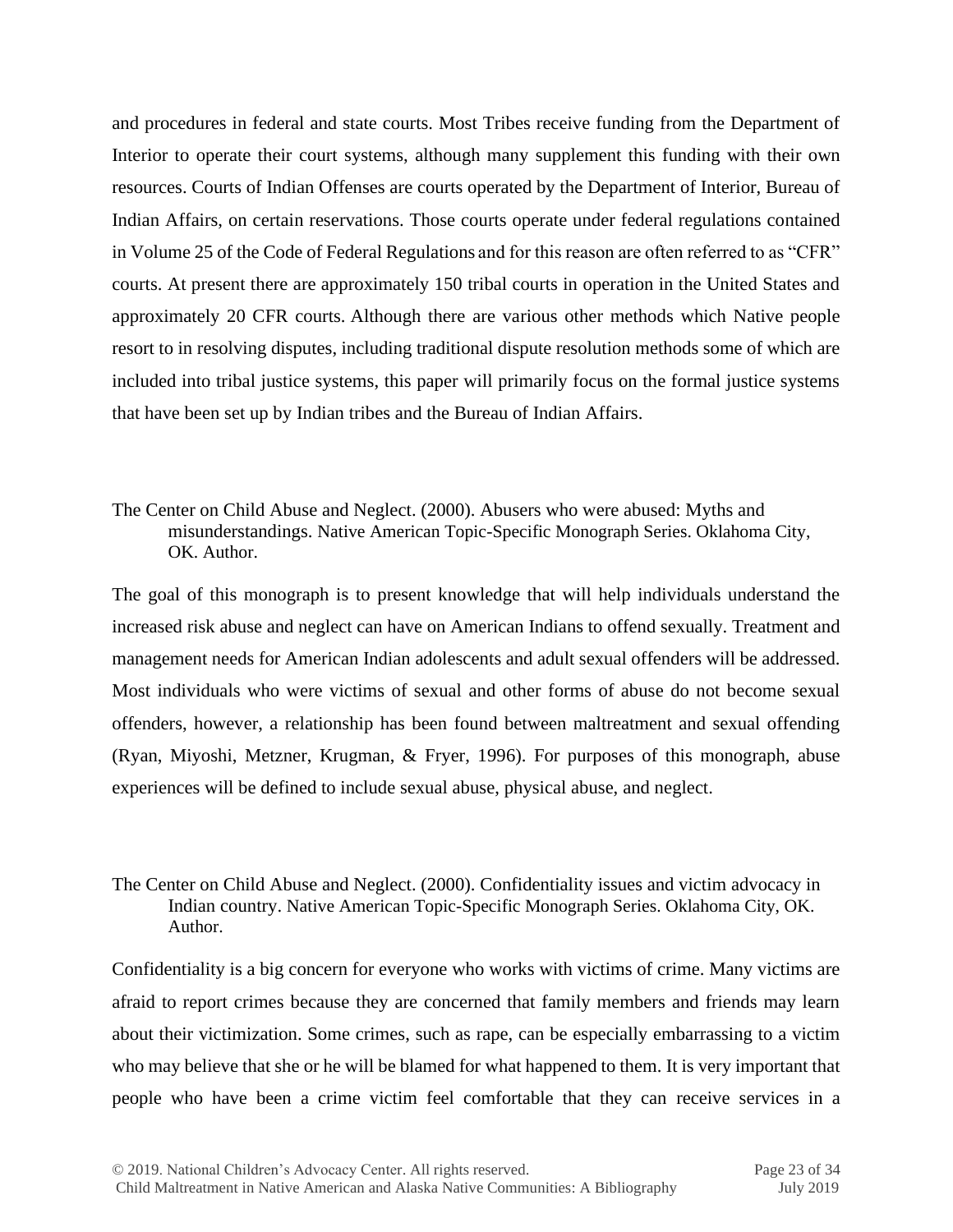confidential manner. These concerns are especially important in small reservation communities where everyone knows everyone else.

# The Center on Child Abuse and Neglect. (2000). History of victimization in Native communities. Native American Topic-Specific Monograph Series. Oklahoma City, OK. Author.

The purpose of the Native American Topic-Specific Monograph project is to deliver a variety of booklets that will assist individuals in better understanding issues affecting Native communities and provide information to individuals working in Indian Country. The booklets will also increase the amount and quality of resource materials available to community workers that they can disseminate to Native American victims of crime and the general public. In addition to the information in the booklet, there is also a list of diverse services available to crime victims and resources from the Department of Justice.

# Borowdky, W., Resnick, M. D., Ireland, M., & Blum, R. W. (1999). Suicide attempts among American Indian and Alaska Native youth: Risk and protective factors. *Archives of Pediatric and Adolescent Medicine, 153*(6), 573-580.

American Indians and Alaska Natives have the highest suicide rates of all ethnic groups in the United States, and suicide is the second leading cause of death for American Indian and Alaska Native youth. To identify risk and protective factors associated with suicide attempts among native male and female adolescents. The 1990 National American Indian Adolescent Health Survey examined schools of reservation communities in eight Indian Health Service areas included 11,666 7th- through 12th-grade American Indian and Alaska Native youth. Responses were compared among adolescents with and without a self-reported history of attempted suicide. Independent variables included measures of community, family, and individual characteristics. Separate analyses were conducted for boys and girls. Ever attempting suicide was reported by 21.8% of girls and 11.8% of boys. By logistic regression done on boys and girls separately, suicide attempts were associated with friends or family members attempting or completing suicide; somatic symptoms; physical or sexual abuse; health concerns; using alcohol, marijuana, or other drugs; a history of being in a special education class; treatment for emotional problems; gang involvement; and gun availability. For male and female youth, discussing problems with friends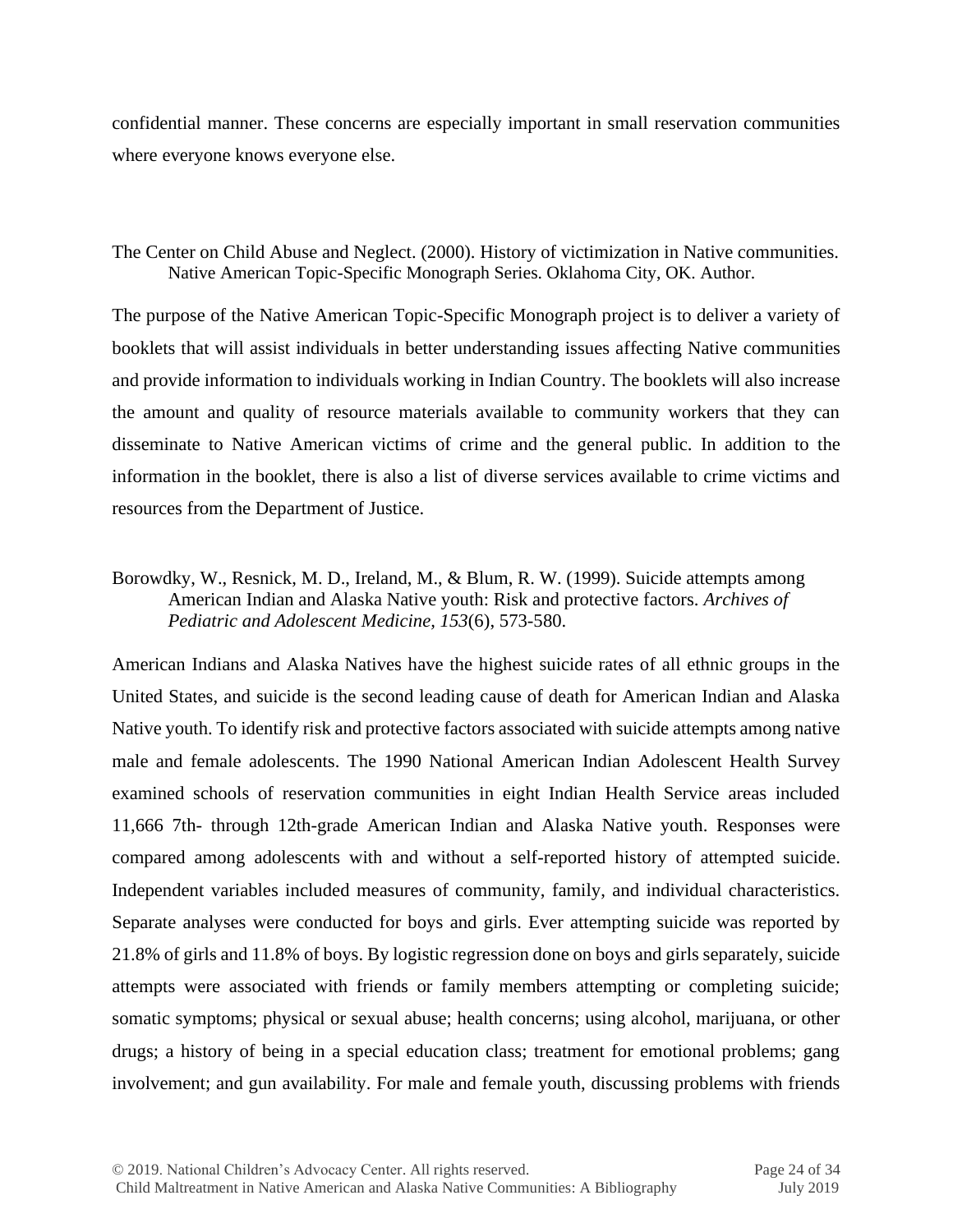or family, emotional health, and connectedness to family were protective against suicide attempts. The estimated probability of attempting suicide increased dramatically as the number of risk factors to which an adolescent was exposed increased; however, increasing protective factors was more effective at reducing the probability of a suicide attempt than was decreasing risk factors. A history of attempted suicide was associated with several risk and protective factors. In addition to targeting youth at increased risk, preventive efforts should include promotion of protective factors in the lives of all youth in this population.

Roosa, M. W., Reinholtz, C., & Angelini, P. J. (1999). The relation of child sexual abuse and depression in young women: Comparisons across four ethnic groups. *Journal of Abnormal Child Psychology, 27*(1), 65-76.

To investigate the relation of child sexual abuse to depression and whether this relation differed by ethnicity (African Americans, Mexican Americans, Native Americans, and non-Hispanic whites), we surveyed 2,003 women between 18 and 22 years of age about family histories, sexual abuse, and depression. Reported rates of child sexual abuse were similar across ethnic groups; approximately one-third of each group reported some form of sexual abuse and about one-fifth of each ethnic group reported experiencing rape. After controlling for background characteristics identified as risk factors for both child sexual abuse and depression, severity of child sexual abuse was significantly related to depressive symptoms only for non-Hispanic whites and Mexican Americans. Child sexual abuse variables accounted for more variance in depression than background variables only for Mexican American women. Child physical abuse was the strongest predictor of adult depression and the only significant predictor for each ethnic group.

# National Indian Justice Center (1999). [Bitter Earth: Child Sexual Abuse in Indian country.](http://one.center-school.org/search-document-detail.php?ID=163) Washington, DC: Office for Victims of Crime Resource Center.

Bitter Earth is an educational tool for increase in the awareness of child sexual abuse in Indian Country among community members and non-Indian service providers. The video can be shown in groups, families, or can be viewed privately by individuals. The content of the video may be disturbing to some viewers as it may trigger memories of abuse. Prior to viewing the video, it will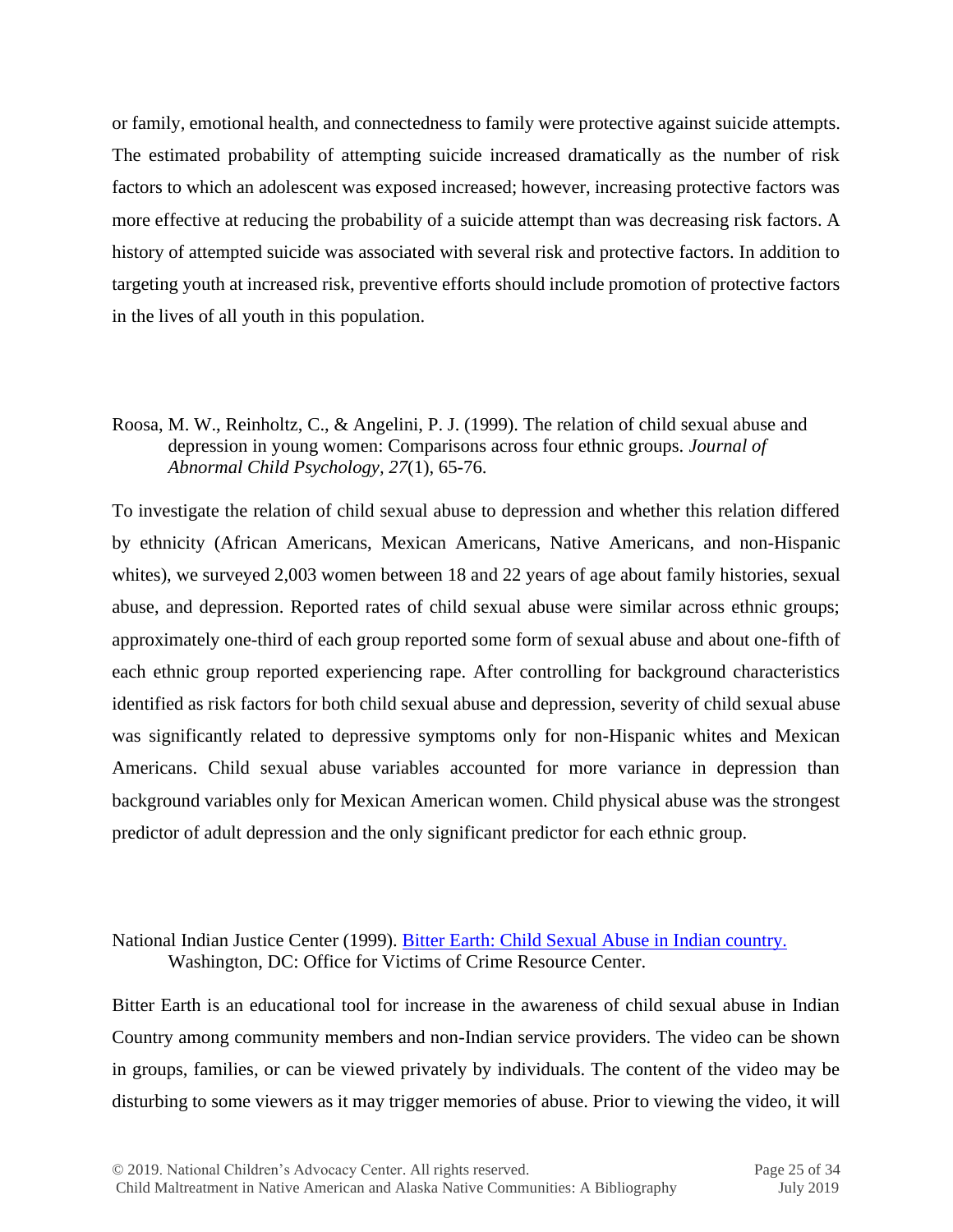be helpful to inform people of the reactions that they may experience and to identify the local resources available to provide counseling or other assistance. While some may wish to view the video in private, it is important for everyone to know that emotional responses to parts of the video are normal for people who have experienced or witnessed abuse. For agencies utilizing Bitter Earth as a training tool, it will be useful to develop educational handouts to accompany the video. These may include the signs and symptoms of child sexual abuse as well as local resources available to victims of child sexual abuse, past and present, as well as other issues (e.g., discussing male victimization, juvenile perpetrators, multiple perpetrator molestation, female perpetrators, etc.)

#### Schafer, J. R., & McIlwaine, B. D. (1998). Investigating child sexual abuse in the American [Indian community.](http://www.icctc.org/CC%20manual/investigating%20csa.pdf) U.S. Department of Justice, Office for Victims of Crime.

This study offers a survey of the problems normally associated with investigating child sexual abuse in Indian communities. Material for this study was gathered over a three-year period from 1986-1989. Many of the cases cited here are still in adjudication, which precludes the use of the defendant's name. The list of problems is not exhaustive, but should serve to alert the investigator to some of the difficulties that may be encountered.

#### Gutierres, S. E., & Todd, M. (1997). The impact of childhood abuse on treatment outcomes of substance abuse. *Professional Psychology: Research and Practice, 28*(4), 348-354.

The impact of childhood emotional, physical, and sexual abuse on treatment outcomes for substance users is not well understood. This study assessed the prevalence and impact of these kinds of maltreatment among a sample of American Indian, Mexican American, and Anglo American female and male substance users in residential treatment programs. Compared to men, women in all ethnic groups reported more abuse. Compared to a no-abuse group, respondents who reported abuse had lower self-esteem scores and higher depression scores at treatment entry and lower self-esteem scores at treatment completion. Although childhood abuse was not related to treatment outcome, gender and ethnicity were. Treatment implications for providers of drug abuse services and services to victims of violence are discussed.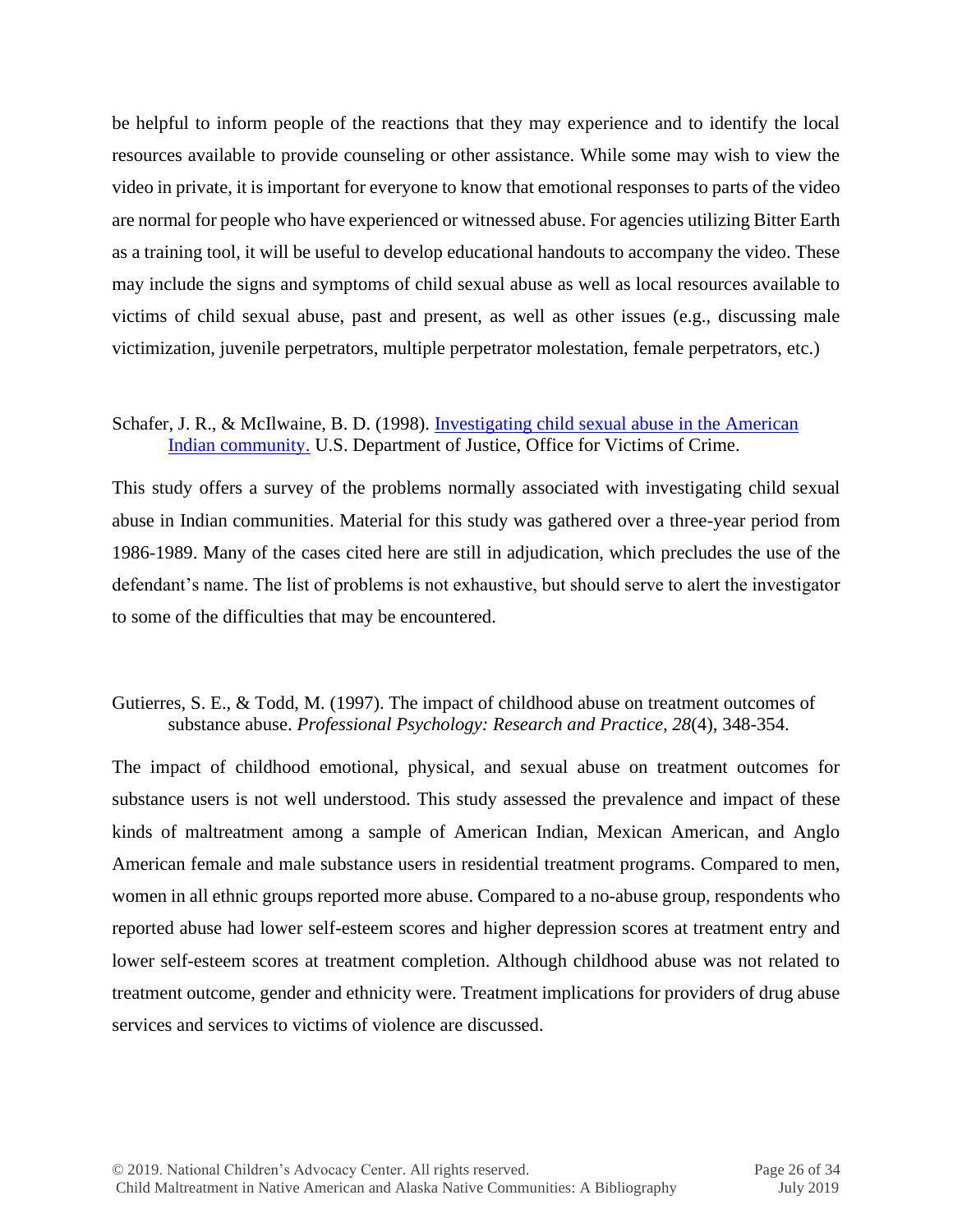Jones, M. C., Dauphinais, P., Sack, W. H., & Somervell, P. D. (1997). Trauma-related symptomatology among American Indian adolescents. *Journal of Traumatic Stress, 10*(2), 163-173.

The Diagnostic Interview Schedule for Children (DISC-2.1C), including the posttraumatic stress disorder (PTSD) module, was administered to 109 American Indian adolescents from a Northern Plains reservation. In response to the DISC'S open-ended probes, 61% of respondents reported at least one traumatic event. Despite high rates of trauma and substantial numbers of subsyndromal PTSD symptoms, the prevalence rate of diagnosable PTSD was found to be only 3%. The reporting of traumatic events was associated with increased prevalence of behavioral disorders and substance abuse or dependence diagnoses. There was, however, no significant difference in academic performance (grade point average or scholastic aptitude test scores) between those who reported traumatic events, or PTSD symptoms, and those who did not.

# Pharris, M. D., Resnick, M. D., & Blum, R. W. (1997). Protecting against hopelessness and suicidality in sexually abused American Indian adolescents. *Journal of Adolescent Health, 21*(6), 400-406.

The purpose of this study was to identify factors protective against the adverse health correlates of sexual abuse in reservation-based American Indian and Alaskan Native adolescents. Data were taken from the National American Indian Adolescent Health Survey administered in 1988–1990 to 13, 923 youths. Included in this analysis were 991 females and 166 males who reported a history of sexual abuse. Chi-square analysis was used to identify significant protective factors in sexually abused youths who did not report suicidality or hopelessness. Discriminant function analysis was used to determine which factors distinguished this group from those who experienced adverse health correlates. Separate multivariate analyses for boys and girls demonstrated that for girls, family attention, positive feelings toward school, parental expectations, and caring exhibited by family, adults, and tribal leaders were associated with absence of suicidality and hopelessness. For suicidality in boys, significant protective factors were enjoyment of school, involvement in traditional activities, strong academic performance, and caring exhibited by family, adults, school people, and tribal leaders. No significant protective factors against hopelessness were identified for boys. To minimize hopelessness and suicidal involvement among youth who have been sexually abused, strategies should be planned, implemented, and evaluated that support family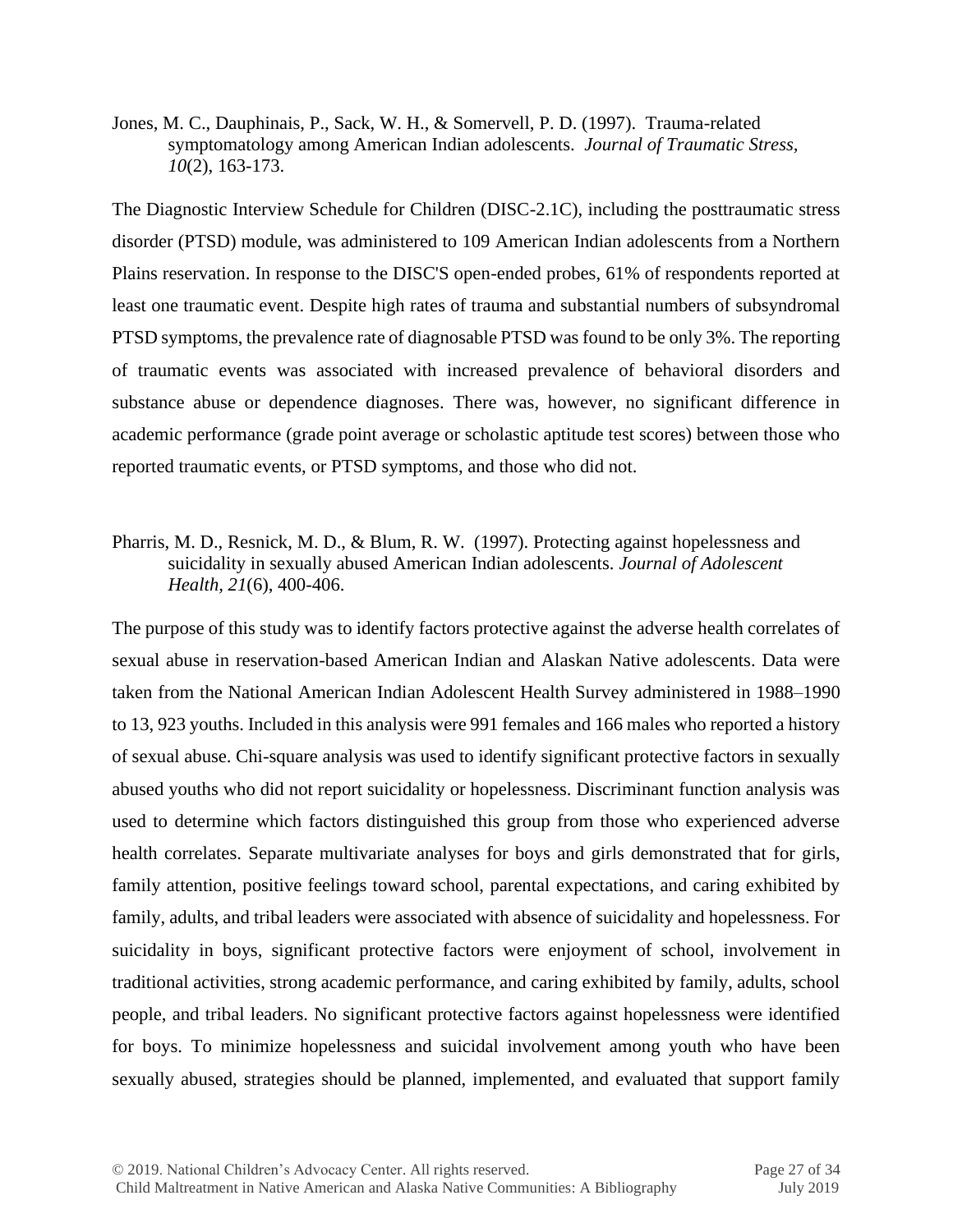caring and connectedness, strengthen school attachment and performance, and improve tribal connectedness.

Robin, R. W., Chester, B., Rasmussen, J. K., Jaranson, J. M., & Goldman, D. (1997). Prevalence, characteristics, and impact of childhood sexual abuse in a southwestern American Indian tribe. *Child Abuse & Neglect, 21*(8), 769-787.

There were two objectives; first, to investigate the prevalence and characteristics of child sexual abuse in an American Indian community, and second, to determine whether persons with histories of child sexual abuse are at greater risk to develop psychiatric disorders and behavioral problems than persons who report no such history. A sample of 582 Southwestern American Indian tribal members was collected for a genetic and linkage study on alcoholism and psychiatric disorders in three large and interrelated pedigrees. Subjects were recruited from the community without knowledge of their clinical histories or those of their relatives. Child sexual abuse and psychiatric disorders were assessed using a semi-structured psychiatric interview. Females were more likely to be sexually abused as children (49%) than were males (14%). Intrafamilial members accounted for 78% of the reported child sexual abuse. Sexually abused males and females were more likely to report childhood and adult behavioral problems than were nonabused subjects. There was a strong relationship between multiple psychiatric disorders and child sexual abuse, with sexually abused males and females more likely to be diagnosed with  $\geq$ 3 psychiatric disorders, both including and excluding alcohol dependence or abuse, than were nonabused subjects. Child sexual abuse in this population is both an index of family dysfunction and community disorganization as well as a predictor of later behavioral patterns and psychopathology.

# Kunesh, P. H. (1996). Transcending frontiers: Indian child welfare in the United States. *Boston College Third World Law Journal*, *16*(1), 17-34.

This paper presents a brief outline of the devastating history of Indian child welfare in the United States and the basic jurisdictional tenets of the Indian Child Welfare Act. It then offers a retrospective view for understanding the current internal upheavals in our tribal communities and suggests a viable solution based on the full exercise of tribal sovereignty and the commitment of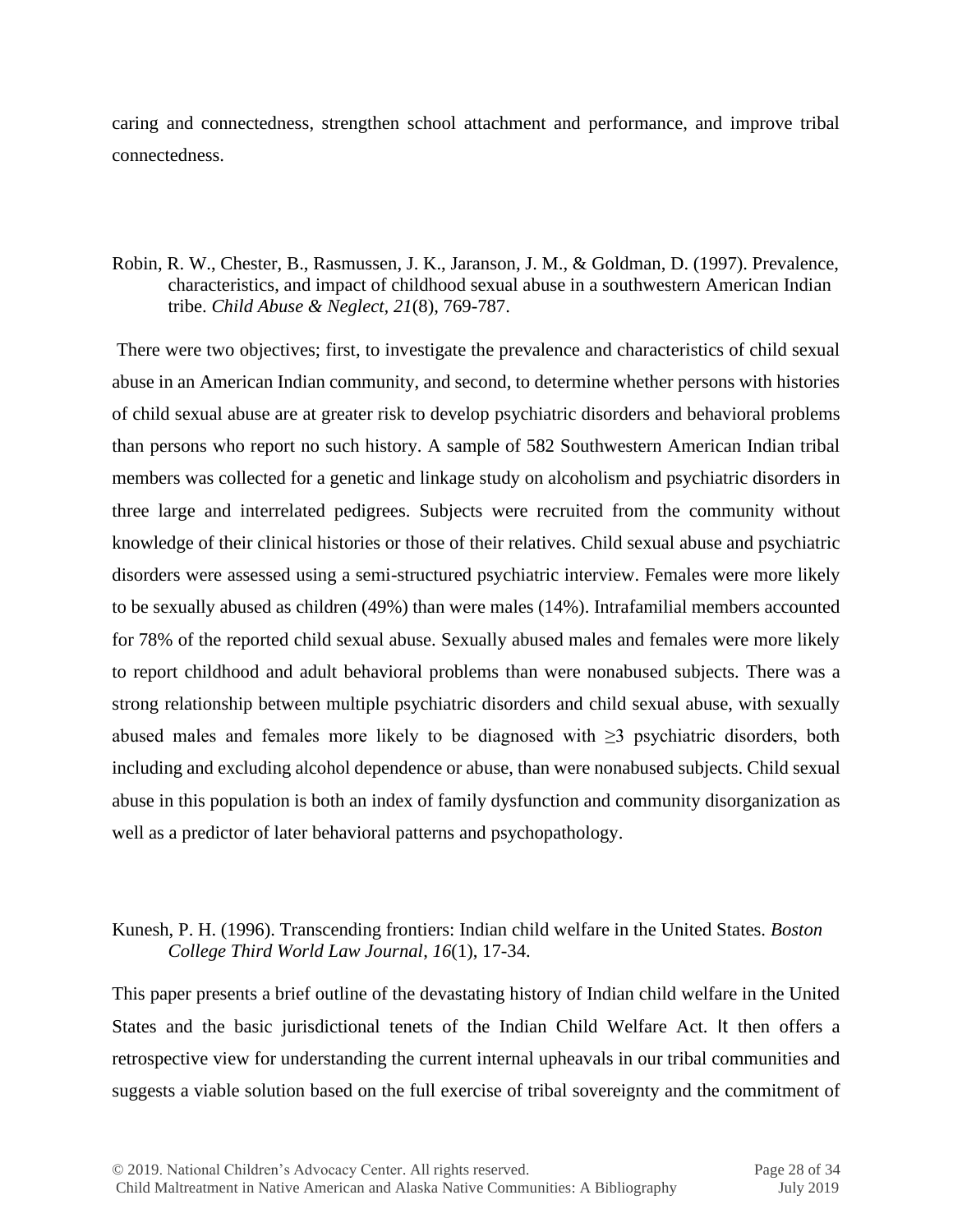internal tribal resources, both financial and cultural, to attain the ultimate goal of preserving Indian families and communities.

#### Norton, I. M., & Manson, S. M. (1996). Research in American Indian and Alaska Native communities: Navigating the cultural universe of values and process. *Journal of Consulting and Clinical Psychology*, *64*(5), 856–860.

The National Institutes of Health's guidelines for recruiting ethnic minorities and women into clinical research have raised numerous questions among investigators. Highlighted in this article are a number of important issues for those researchers seeking to include American Indians and Alaska Natives in their studies; that is, defining the population of American Indians and Alaska Natives for inclusion in a study, participation of the tribes in research and approval by the Institutional Review Board, issues of confidentiality and anonymity of individuals and tribes, identifying potential benefits to American Indian and Alaska Native communities, and the importance of evaluating the scientific merit of a proposed study. Awareness and a commitment to ongoing education regarding these issues will enhance the quality and benefits of research among American Indian and Alaska Native people.

# Fontes, L. A. (1995). *Sexual abuse in nine North American cultures: Treatment and prevention*. Thousand Oaks, CA: Sage.

Due to cultural and linguistic misunderstandings, racism, and even homophobia, sexual abuse is frequently mishandled by professionals working with minority populations. Research and multiculturalism have led to advances in understanding sexual abuse in its various contexts. The complicated issues which surround such abuse, in nine different cultural settings, are explored in this book. The core of the text is a collection of nine original chapters by authors representing a variety of cultural groups, who are experts in treating sexual abuse among members of their group. Included in this cultural mix are African Americans, Puerto Ricans, Asians, Pacific Islanders, Filipino Americans, Cambodians, Jews, Anglo Americans, Seventh Day Adventists, gay males, and lesbians. Each culture-specific chapter presents the strengths and challenges of its cultural group in a solution-oriented approach, with the goal of providing a context for understanding the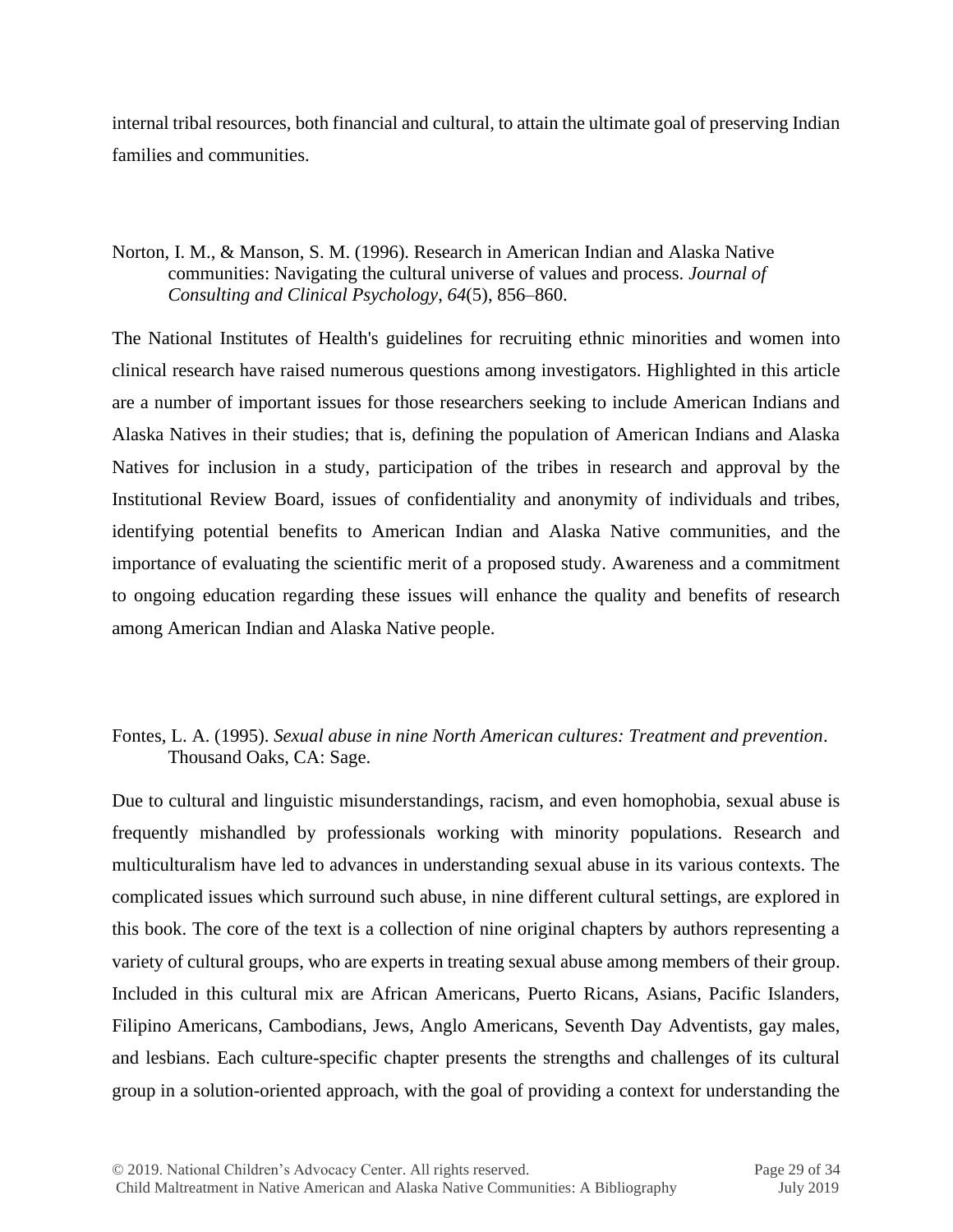prevention, occurrence, detection, and recovery from sexual abuse. After discussing cultural norms, each chapter explores oppression issues that emerge in encounters with the social service system and how professionals can help families work to counteract this oppression. The book closes with an overview of the general promises and pitfalls of attending to culture when providing services for sexual abuse.

Horejsi, C., Craig, B. H. R., & Pablo, J. (1992). Reactions by Native American parents to child protection agencies: Cultural and community factors. *Child Welfare, 71*(4), 329-340.

This article explains characteristics and behaviors of Native American parents who react to child protection services with extreme aggressiveness, passivity, or avoidance. Also discussed are appropriate behaviors for social workers to use with such parents.

Carter, I., & Parker, L. (1991). Intrafamilial sexual abuse in American Indian families. Family sexual abuse: Frontline research and evaluation. In M. Q. Patton (Ed.), *Family sexual abuse: Frontline research and evaluation* (pp. 106-117). Thousand Oaks, CA, US: Sage Publications.

Purposes of this study were to investigate the nature and definition of incest among Minnesota Indians, establish some baseline data, suggest some further questions to be explored, and identify treatment models compatible with Indian culture cultural perspectives / the Indian family / delays in seeking treatment and reporting abuse / nonreporting and prosecutions / shame as an issue spirituality as a resource: healing and balance.

# Lujan, C., DeBruyn, L. M., May, P. A., & Bird, M. E. (1989). Profile of abused and neglected American Indian children in the Southwest. *Child Abuse & Neglect, 13*(4), 449-461.

From both knowledge gained working in Indian communities and a major data collection program, this article examines child abuse and neglect among the Indian tribes in a southwestern state. The period of study covers 1982 through 1985. The study sample consists of 53 children targeted by the local Indian Health Service Hospital Child Protection Team as being abused and/or neglected.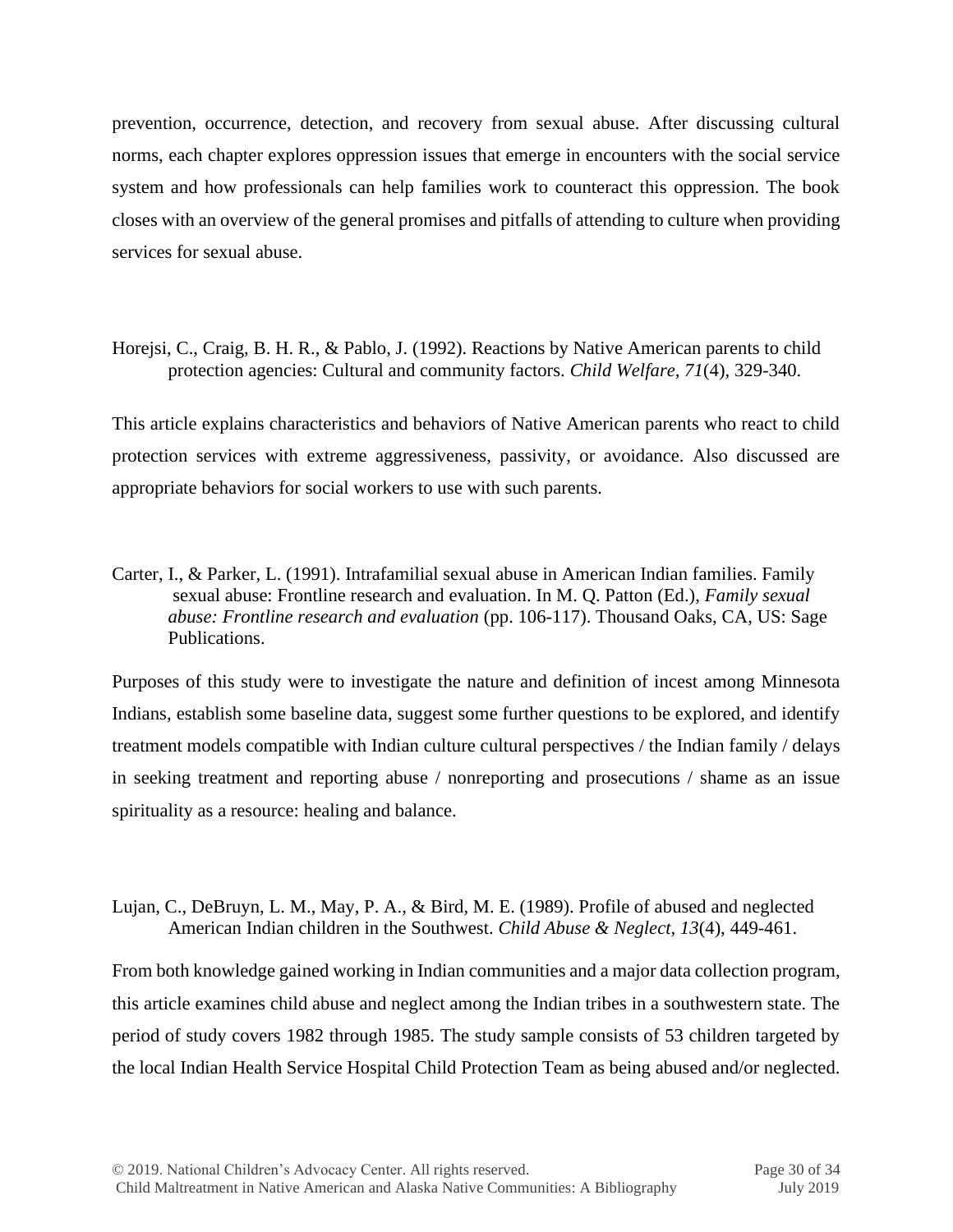In addition, information on the parents, grandparents and, in a number of cases, great-grandparents are examined. The study is a secondary data analysis of clinic and hospital

records and interviews with local community health care providers and tribal officials. The results indicate that alcohol abuse was present in 85% of the neglect cases and in 63% of the abuse cases. In addition, child abuse and neglect occurred simultaneously in 6.5% of the sample. Child abuse and neglect are found to be part of a larger phenomenon of multiproblem families which raises the issue of intergenerational perpetuation of these problems. The results underscore the importance of interagency cooperation in surveillance, treatment, and prevention, as well as more careful and thorough documentation of record maintenance.

# Piasecki, M. M., Manos, S. M., Biernoff, M. P., Hiat, A. B., Taylor, S. S., & Bechtold, D. W. (1989). Abuse and neglect of American Indian children: Findings from a survey of federal providers. *American Indian and Alaska Native Mental Health Research, 3*(2), 43- 62.

Of 1,155 American Indian children with behavioral or emotional problems or with a history of abuse or neglect, 67 percent were identified in the survey as abused or neglected. Thirteen tables detail frequency of abuse and neglect by age, sex, living situation, psychiatric symptoms, drug use, school expulsion or running away, and other factors.

# Ashby, M. R., Gilchist, L. D., & Miramontez, A. (1987). Group treatment for sexually abused American Indian adolescents. *Social Work with Groups, 10*(4), 21-32.

This article describes a pilot feasibility study for counseling American Indian (Native-American) girls who are victims of sexual abuse. Treatment methods have been adapted to reflect and to build on Indian cultural values. Elements of the treatment program include sharing meals, traditional arts and free art expression, didactic exercises, and a talking circle. Positive responses and high attendance rates of participants, as well as positive evaluations by counseling staff, indicate the viability of the group treatment approach for Native-American populations.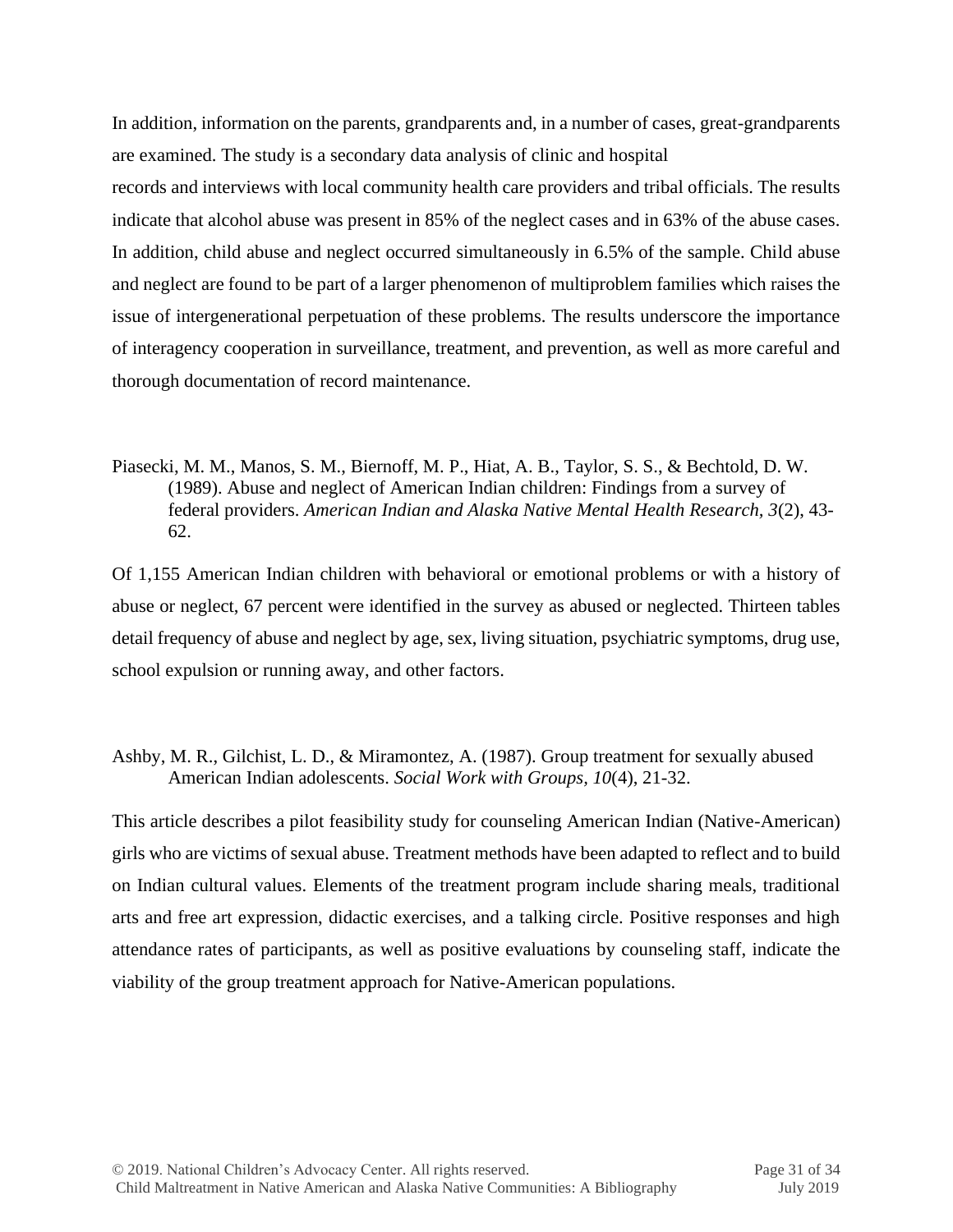Fischler, R. S. (1985). Child abuse and neglect in American Indian communities. *Child Abuse & Neglect, 9*(1), 95-106.

Child abuse and neglect have recently been found to occur among American Indians at rates comparable to other American population groups. Little is known about the clinical spectrum of Indian maltreatment, the psychodynamics and effective treatment modalities. Cultural misunderstanding, modernization, poverty, situational stress, poor parenting skills because of early break-up of Indian families, alcoholism, unusual perceptions of children, handicapped children, and divorce constitute factors associated with maltreatment in cases cited. Old solutions of removing children from families were largely inappropriate and ineffective and are being replaced by local efforts to develop foster homes, supportive family services, and legal procedures to protect children. Communication between agencies involved and mistrust of outsiders plus a lack of trained personnel and available community resources continue to pose major barriers to effective treatment and prevention efforts. Recent federal policies and laws clearly place the responsibility for child welfare in the hands of Indian tribes and tribal courts. The non-Indian health professional has an important but limited role in providing technical expertise and in aiding development of community resources, taking care to support but not usurp the emerging leadership of Indian people.

# Wichlacz, C. R., & Wechsler, J. G. (1983). American Indian law on child abuse and neglect. *Child Abuse & Neglect, 7*(3), 347-350.

A wide variety of American Indian tribal codes on child abuse and neglect are currently in effect. They range from anachronistic codes that were promulgated about fifty years ago and have never been revised to recently enacted codes that are innovative and incorporate the best practices in the field of protective services. The efforts, now underway, to collect and analyze Indian tribal codes on child abuse and neglect is supportive of the national interest to improve Indian child welfare services. The knowledge gained will be helpful to Indian tribes as they assess their own codes and will provide a new body of information on the laws in the U.S. on child abuse and neglect. In the past few years, increased national support in the United States has been focused on the protection of the best interest of Indian children with specific resources provided for the support of local Indian children and family programs operated by Indian tribal governments. Many Indian tribes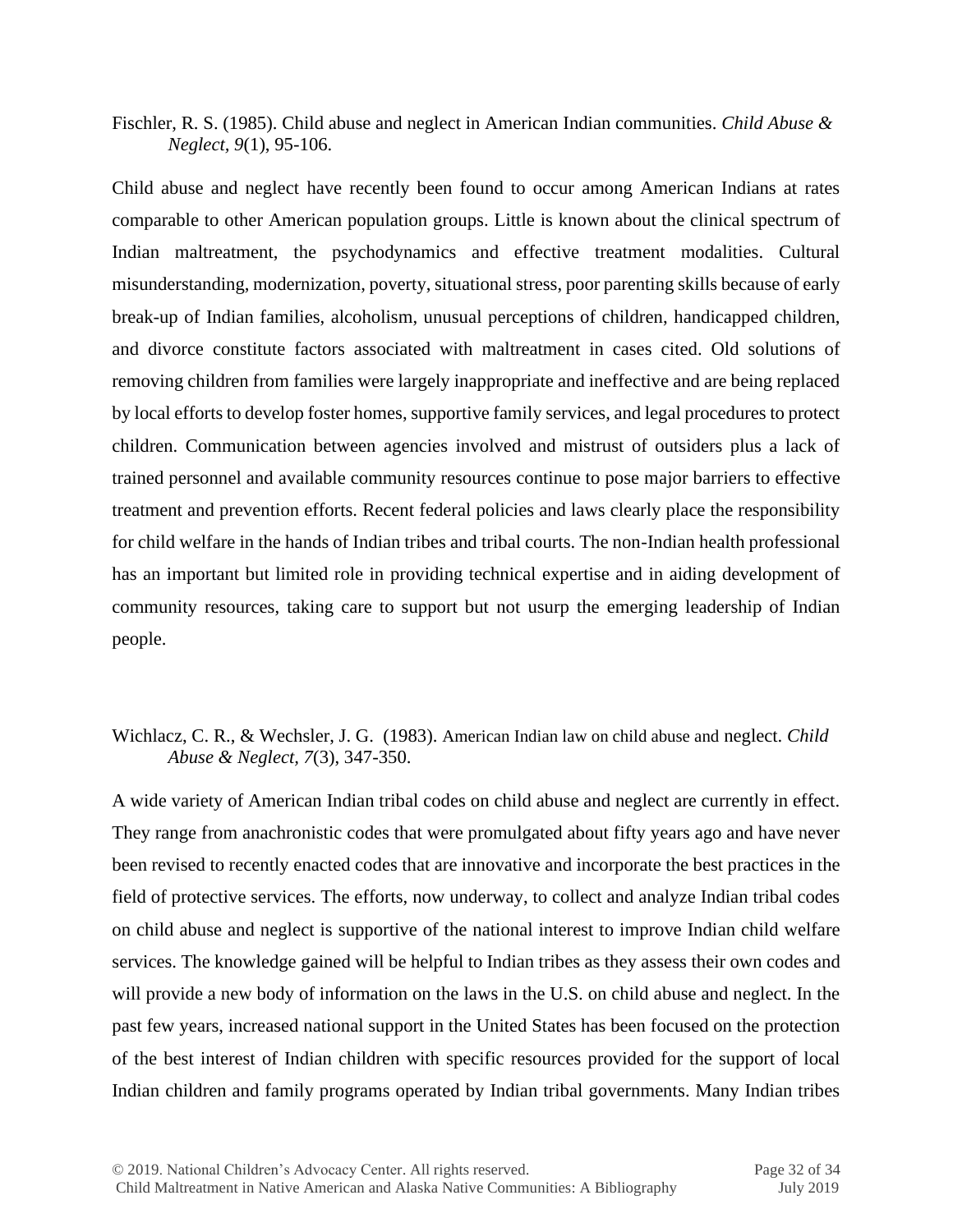are using these resources to develop and revise their child welfare codes, including those elements pertaining to child abuse and neglect. The momentum under way in the United States to improve Indian child welfare services can be expected to continue to include developments in Indian tribal codes on child abuse and neglect.

#### White, R., & Cornely, D. (1981). Navajo child abuse and neglect study: A comparison group examination of abuse and neglect of Navajo children. *Child Abuse & Neglect, 5*(1), 9-17.

The presence of vastly different cultural influences on child rearing and family life in Native Americans than are circumstances associated with maltreatment of Navajo children under nine years of age. Records from tribal and state courts, the Bureau of Indian Affairs (BIA), state social services and a sample of ambulatory pediatric cases were reviewed to elicit abuse or neglect status data for calendar year 1975. Data on 365 abuse or neglect cases were compared with 867 nonabused or nonneglected children (comparison group). A double blind case numbering system was employed to ensure confidentiality of data obtained. Abuse cases were dichotomized according to litigation status (e.g., adjudicated versus documented by clinical findings). Neglect cases were categorized by perceived parental control over circumstances leading to the neglect (e.g., voluntary versus involuntary neglect). Reliability sub-studies were conducted by study staff and Navajo volunteers to assess the degree of agreement in the classification of study case status. Tribal census data for 1975 provided baseline information from which the incidence of abuse or neglect involving Navajo children was established. Extrapolated study data suggests up to 8.6% of the reservation resident Navajo children under age 9 to have been abused or neglected. Various sociodemographic characteristics differentiating the abusive and neglectful families from those of the nonabused or nonneglected children in the comparison group are reported.

Ishisaka, H. (1978). American Indians and foster care: Cultural factors and separation. *Child Welfare, 57*(5), 299-308.

This article reports on a 2 1/2-year research and demonstration project which had as its major goal the development of procedures by which American Indian families could be assisted to avert child